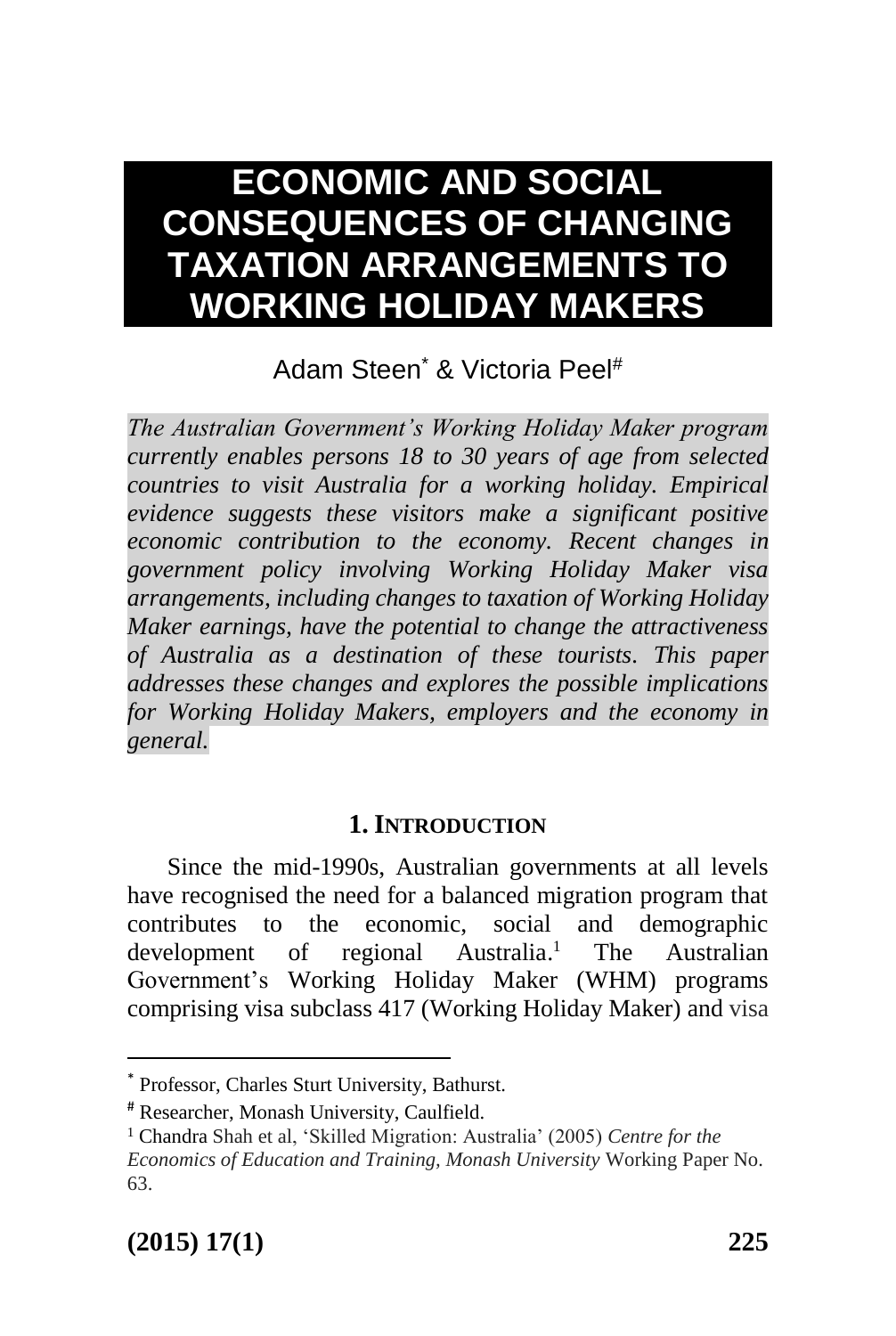subclass 462 (Work and Holiday) currently enable persons 18 to 30 years of age to visit Australia for a working holiday from nineteen and twelve countries respectively. <sup>2</sup> WHMs differ from 'backpackers' although the terms are often used interchangeably. 3 The original ethos of the WHM and Work and Holiday visas primarily addressed demand for tourism and cultural exchange supplemented by incidental short-term work. <sup>4</sup> This focus on employment to support extended periods of travel differentiates WHMs from other leisure oriented youth travellers whose visits are typically shorter in duration and who do not work during that time.

As shown in Table 1, overall the number of Working Holiday Maker visas granted has grown considerably since the program's inception. In 2014-15, a total of 214,830 working holiday 417 visas were granted to young people from overseas (along with a further 11,982 subclass 462 Work and Holiday visas). Although the total number of visas granted peaked in 2012-13 the number still remains substantial. Major source countries include the UK, Germany, France, Taiwan and South Korea with the number of visas granted from these countries remaining relatively constant. The exception is Canada which has shown a considerable decline in numbers over the last four years. It should be noted that the number of visa applications granted is well over 90 per cent for all source countries with very little variation between countries.

<sup>2</sup> Working Holiday subclass 417 partner countries as at 1 January 2016: Belgium, Canada, Cyprus, Denmark, Estonia, Finland, France, Germany, Hong Kong, Ireland, Italy, Japan, Korea (Republic of), Malta, the Netherlands, Norway, Sweden, Taiwan, United Kingdom. Work and Holiday subclass 462 partner countries as at 1 January 2016: Argentina, Bangladesh, Chile, Indonesia, Malaysia, Poland, Portugal, Spain, Thailand, Turkey, USA, Uruguay.

<sup>&</sup>lt;sup>3</sup> Fiona Allon et al, 'Mutant mobilities: backpacker tourism in 'global' Sydney' (2008) 3 *Mobilities* 73.

<sup>4</sup> Tourism Australia. (2016) [<http://www.australia.com/en/planning/working](http://www.australia.com/en/planning/working-holiday-visa-faq.html)[holiday-visa-faq.html](http://www.australia.com/en/planning/working-holiday-visa-faq.html)>.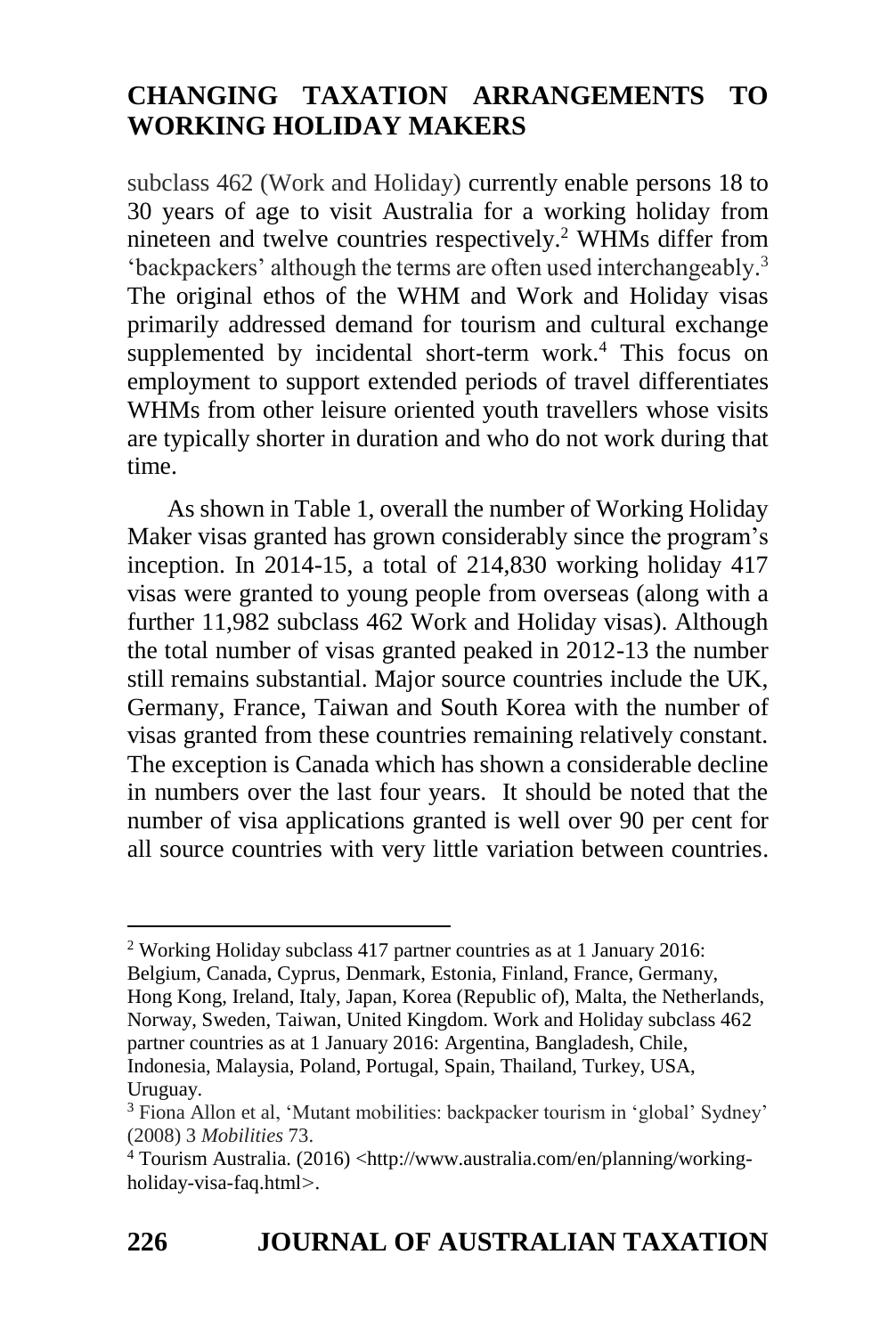| Country of Origin     | 2010/11 | 2011/12          | 2012/13 | 2013/14 | 2014/15 |
|-----------------------|---------|------------------|---------|---------|---------|
| <b>United Kingdom</b> | 38,974  | 41,712           | 46,131  | 45,208  | 44,730  |
| Germany               | 13,809  | 22,393           | 35,761  | 29,366  | 26,648  |
| France                | 21,146  | 22,499           | 26,184  | 26,819  | 26,327  |
| Taiwan                | 30,527  | 32,591           | 35,220  | 26,893  | 25,589  |
| South Korea           | 18,530  | 20,086           | 24,788  | 25,734  | 23,375  |
| Italy                 | 6,429   | 9,600            | 15,973  | 16,045  | 14,138  |
| Japan                 | 7,746   | 9,162            | 9,957   | 10,579  | 11,481  |
| <b>HKSAR</b>          | 4,545   | 7,512            | 11,454  | 11,667  | 9,720   |
| Canada                | 21,753  | 25,827           | 19,117  | 11,996  | 7,793   |
| Ireland               | 7,899   | 7,929            | 7,489   | 7,174   | 7,705   |
| Sweden                | 4,121   | 4,772            | 5,364   | 5,464   | 4,995   |
| Netherlands           | 3,821   | 3,879            | 4,306   | 4,293   | 4,518   |
| Belgium               | 1,230   | 1,456            | 1,785   | 2,012   | 2,188   |
| Estonia               | 1,453   | 1,813            | 2,185   | 2,206   | 1,736   |
| Finland               | 1,066   | 1,181            | 1,278   | 1,510   | 1,624   |
| Denmark               | 1,260   | 1,484            | 1,516   | 1,672   | 1,576   |
| Norway                | 836     | $\overline{617}$ | 504     | 530     | 503     |
| Malta                 | 88      | 99               | 89      | 98      | 103     |
| Cyprus                | 18      | 32               | 128     | 110     | 78      |
| Not Specified         | 229     |                  | $<$ 5   | $<$ 5   | $<$ 5   |
| Total                 | 185,480 | 214,644          | 249,231 | 229,378 | 214,830 |

This highlights the fact there are no caps or quotas imposed on 417 visa numbers.

Table 1: Number of working holiday visas granted in Australia financial years Source: Department of Immigration and Boarder Protection, (Cth) *Working Holiday Maker visa program report* 30 June (2015) 19.

Significant changes to the WHM visa 417 regulations since 2005 have increasingly acknowledged the scheme's positive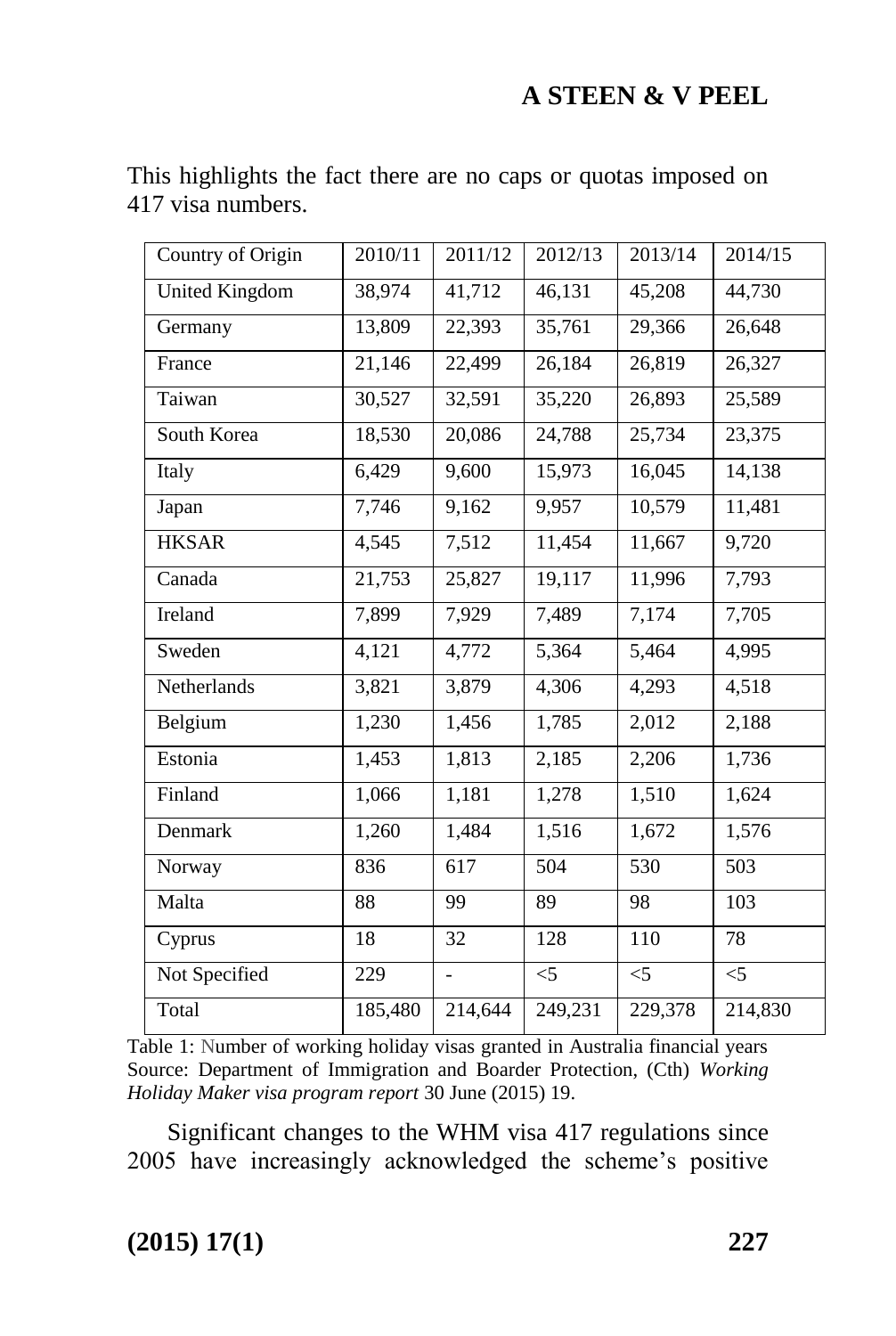contribution to short-term labour shortages in Australia. From April 2005 WHMs were entitled to apply for an extension of a further year on the original one year visa if able to demonstrate having undertaken a minimum 88 days work with one employer in specified jobs in rural Australia. This change was specifically designed to address labour demand in the horticultural industry in the areas of picking and processing of fruit and vegetables but was soon extended to cover other areas of labour shortfall. In 2007, mining, tree felling and farming, pearling and fishing, and regional construction work were added to the list of prescribed industries. In each case, visa holders were permitted to remain only six months with a single employer.

Volunteer work such as re-building communities affected by flood or fire damage, while originally recognised industries for second visa applications, was revoked in mid-2015. However, two recent initiatives designed to supplement the mobile workforce specifically in Northern Australia have been released. From the close of 2015 both 417 and 462 visa holders are permitted to apply for an extension of the 6 month rule to enable work for 12 months with one employer if conducted in Northern Australia. The specified industries comprise aged and disability care, mining, tourism and hospitality, construction, agriculture, forestry and fishing. In 2016, 462 visa holders will also be granted a second visa if they fulfil the requirements of working 88 days in the areas of tourism and hospitality and agriculture in Northern Australia.

Applications for the second year visa have increased rapidly since the extension was offered. In 2005-2006, second year visa grants numbered 2,962 which increased to 41,339 grants in 2014- 15. <sup>5</sup> By June 2015 second visa applicants constituted over 19 per

<sup>5</sup> Department of Immigration and Border Protection (Cth), *Working Holiday Maker Visa Program Report*, (2015) June

-

<sup>&</sup>lt;http://www.border.gov.au/ReportsandPublications/Documents/statistics/work ing-holiday-report-june15.pdf>.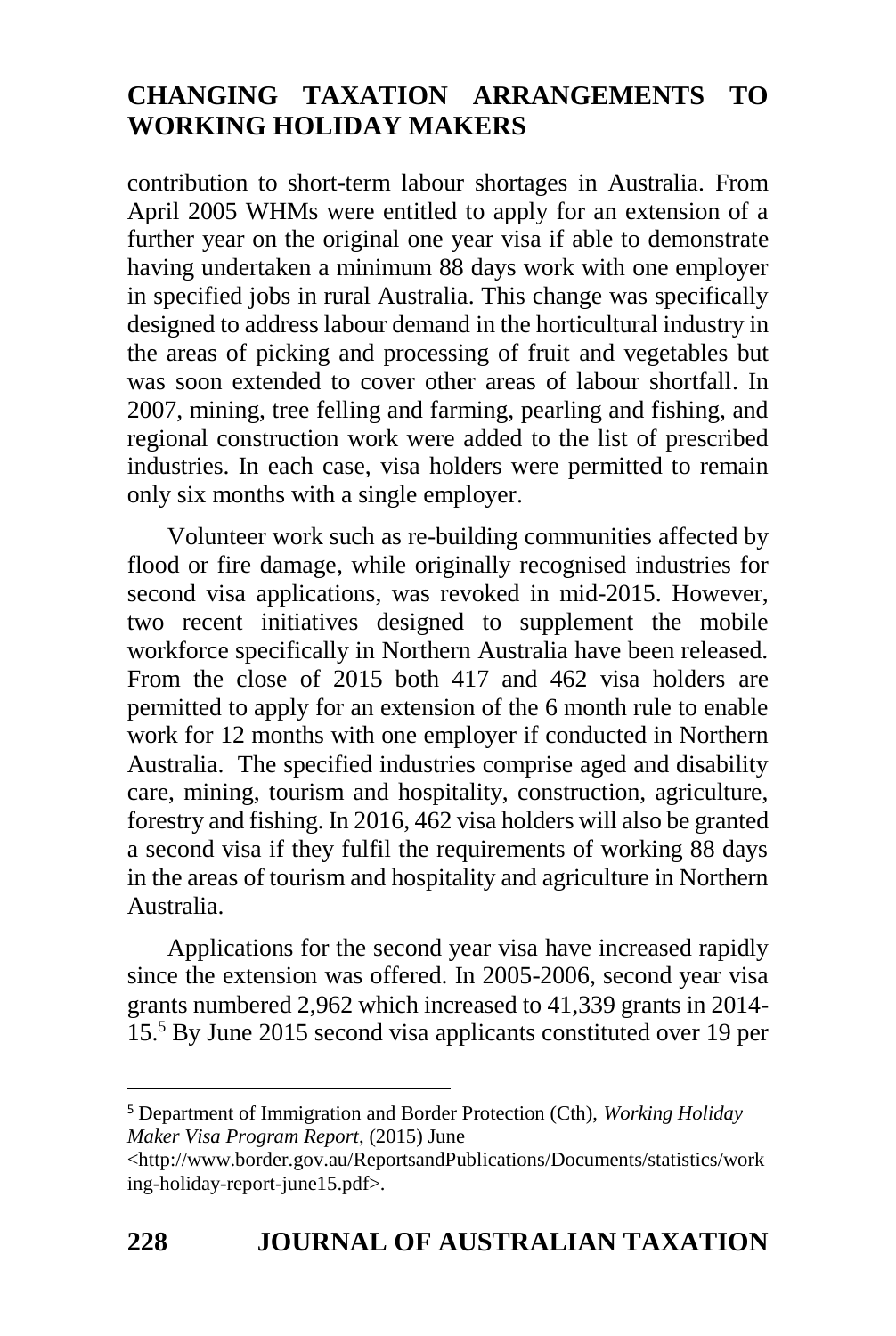cent of the overall working holiday program. Growth in the number of second year applications illustrates the strong desire by WHMs to gain ongoing work and prolong their stay in Australia. Concurrently, WHMs as a casual labour force also stimulate the Australian current account surplus through general living expenditure and more specifically their engagement in tourism. <sup>6</sup> Their contribution to international tourist expenditure in Australia is a key factor which differentiates the economic contribution of WHMs from other short term working visa holders such as those on the Temporary Work (skilled) visa (subclass 457).

Recent changes to the work arrangements of WHMs however, including taxation of WHM earnings, amid other concerns about labour exploitation have the potential to change the attractiveness of the WHM visa. This paper addresses these changes and explores the possible implications for WHMs, employers and the Australian economy in general. We examine the importance of the WHM visa scheme to the Australian tourism industry and broader economy.

#### **2. WORKING HOLIDAY MAKERS IN AUSTRALIA**

Traditionally WHM have been portrayed as young people from English-speaking countries who are better educated than the average member of the Australian workforce but are prepared to undertake jobs that are disproportionately low skilled. Harding and Webster<sup>7</sup> note of international WHMs in Australia more than a decade ago, about a third of WHMs had completed a bachelor degree, and an additional 27 per cent had only completed secondary school. About one sixth were part way through a

<sup>6</sup> Yan Tan et al, '*Evaluation of Australia's Working Holiday Maker (WHM) Program'* Flinders University (2009).

<sup>7</sup> Glenys Harding et al, '*The working holiday maker scheme and the Australian labour market*' Workplace Relations and Small Business and the Department of Immigration and Multicultural Affairs (Cth) (2002).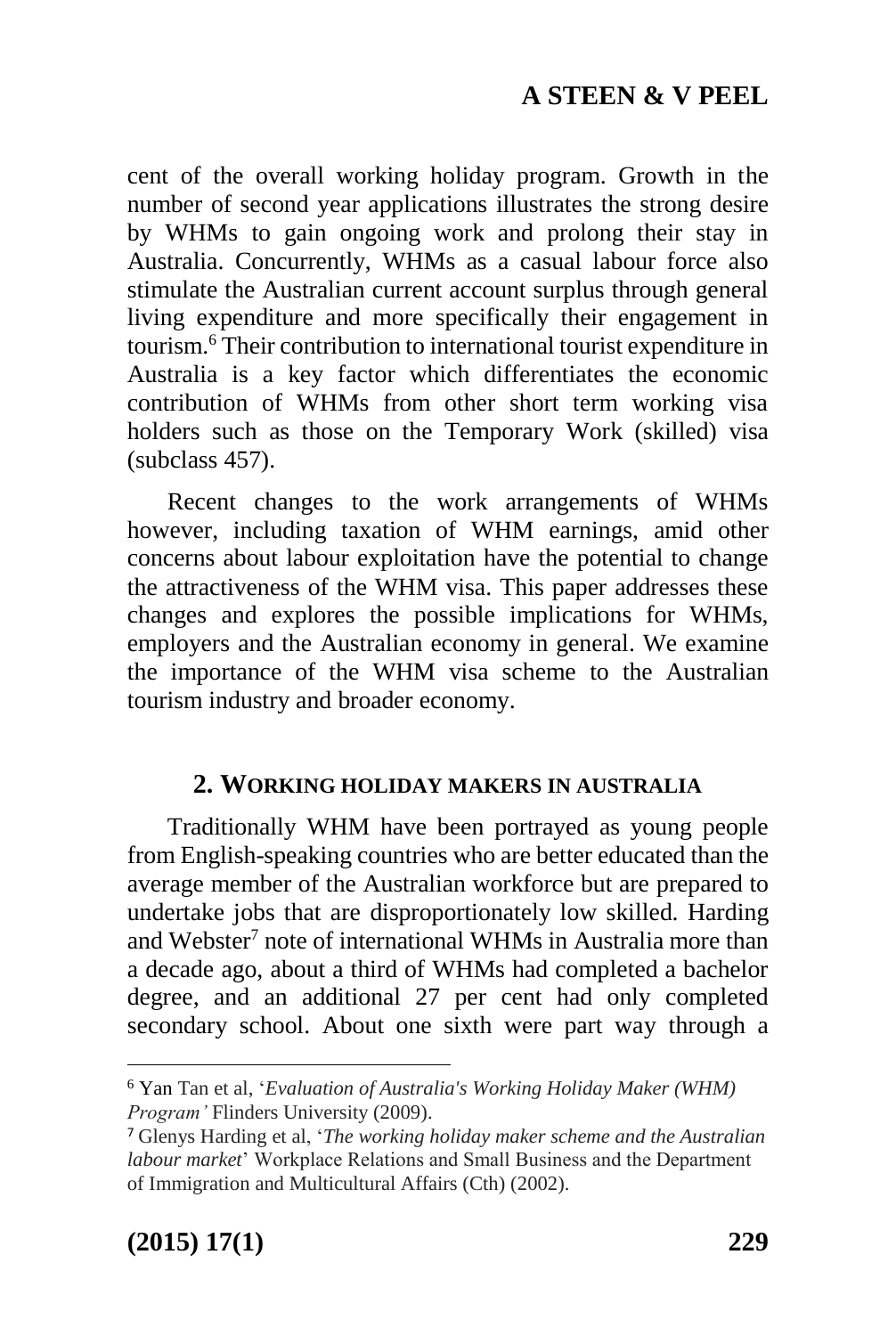postsecondary qualification. There were a few differences between countries. WHMs' level of post school qualifications compared very favourably with the educational profile of Australian residents working in typical low skill casual jobs. Two thirds of the WHMs who came to Australia had been working in the two years prior to arrival. One third had been studying. The main type of prior work was professional work (43 per cent) followed by trade or craft work and clerical work (both 14 per cent). While in Australia 85 per cent of WHMs engaged in some paid employment during their visit. Of those who engaged in employment, about 50 per cent held two jobs and nearly one third held one job during their visit to Australia. The main occupations were fruit picking, hospitality, clerical and builder's labourer.

Harding and Webster<sup>8</sup> found few differences in the work patterns of WHMs between countries, although Canadians were more likely to be employed as waiters and those from the Netherlands were more likely to be employed as fruit pickers. Irish WHMs were found more frequently in labouring jobs or professional occupations (other professional and tradesperson). Employment occurred mainly in the eastern states as well as Western Australia, with the highest proportion being employed in New South Wales. In all states except Queensland, the majority of jobs were in the capital cities. In Queensland, the jobs were more evenly spread throughout the state.

Close analysis of the WHM, their activities and motivations, such as that by Harding and Webster<sup>9</sup>, is notably limited. Extant academic research addressing WHMs typically falls into three fields. Firstly, research in relation to 'working conditions, worker recruitment difficulties and labour shortages'. <sup>10</sup> WHMs are also

<sup>-</sup>8 Ibid.

<sup>9</sup> Ibid.

<sup>10</sup> Jayde Hanson et al, 'Harvest trails in Australia: Patterns of seasonal migration in the fruit and vegetable industry' (2007) 23 *Journal of Rural Studies* 101.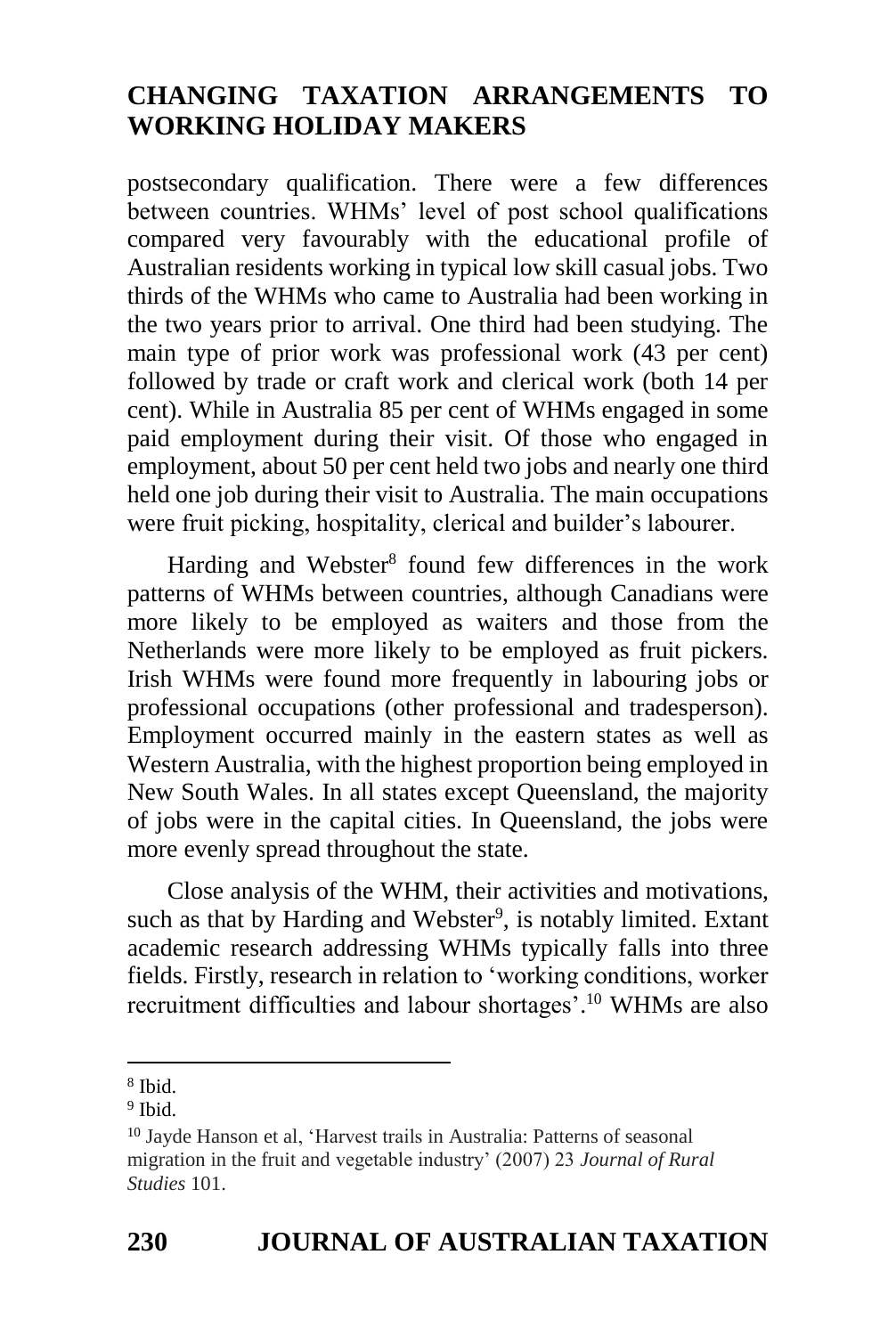scrutinised in the related fields of temporary migration and labour patterns<sup>11</sup> and associated government policy initiatives.<sup>12</sup> A second stream of research addresses WHMs in the context of their tourism impacts on host destinations. <sup>13</sup> WHMs feature in an expanding literature on the contemporary age of hyper-mobility and transnationalism and the opportunities for regional development through tourism which it affords. <sup>14</sup> Thirdly, a significantly smaller quantity of research has addressed the cultural elements of WHMs experience in Australia. 15

#### **2.1 Economic significance of WHMs**

The importance of WHMs as a combined tourism market and labour force has been widely acknowledged by both the tourism industry and labour economists. A 2009 Department of Immigration and Citizenship study<sup>16</sup> identified each WHM as spending AUD 13,218 in Australia over an average 8 month stay with a combined total value estimated at AUD 1.8 billion.

<sup>13</sup> Lisa Ruhanen, 'Working while travelling: Tourism development opportunities for agricultural regions' (2010) 58 *Tourism* 173; Jeff Jarvis et al, 'Tourists for hire: International working holidaymakers in a work based destination in regional Australia' (2013) 37 *Tourism Management* 114; Hayato Nagai et al, 'Exploring travel risk perceptions among Asian working holiday makers in Australia: A qualitative approach' (2014) Council of Australasian Tourism and Hospitality Educators Conference, Brisbane, Queensland, 429.

**(2015) 17(1) 231**

1

<sup>11</sup> Harding et al, above n 7; Graeme Hugo, 'Temporary migration and the labour market in Australia' (2006) 37 *Australian Geographer* 211.

<sup>12</sup> Harding et al, above n 7; Yan Tan et al, above n 6.

<sup>14</sup> Erik Cohen 'Backpacking: Diversity and change' in Greg Richards and Julie Wilson (eds), *The Global Nomad: Backpacker Travel in Theory and Practice* UK: Channelview Publications 3; Nick Clarke, Mobility, Fixity, Agency: Australia's Working Holiday Programme. (2004) 10 *Population, Space and Place* 411.

<sup>15</sup> Trevor Wilson, 'A leap into the Future: the Australia – Japan Working Holiday Agreement and Immigration Policy' (2008) 28 *Japanese Studies* 365; Jude Wilson et al, 'The OE goes 'home': Cultural aspects of a working holiday experience' (2009) 9 *Tourist studies* 3.

 $16$  Yan Tan et al. above n 6.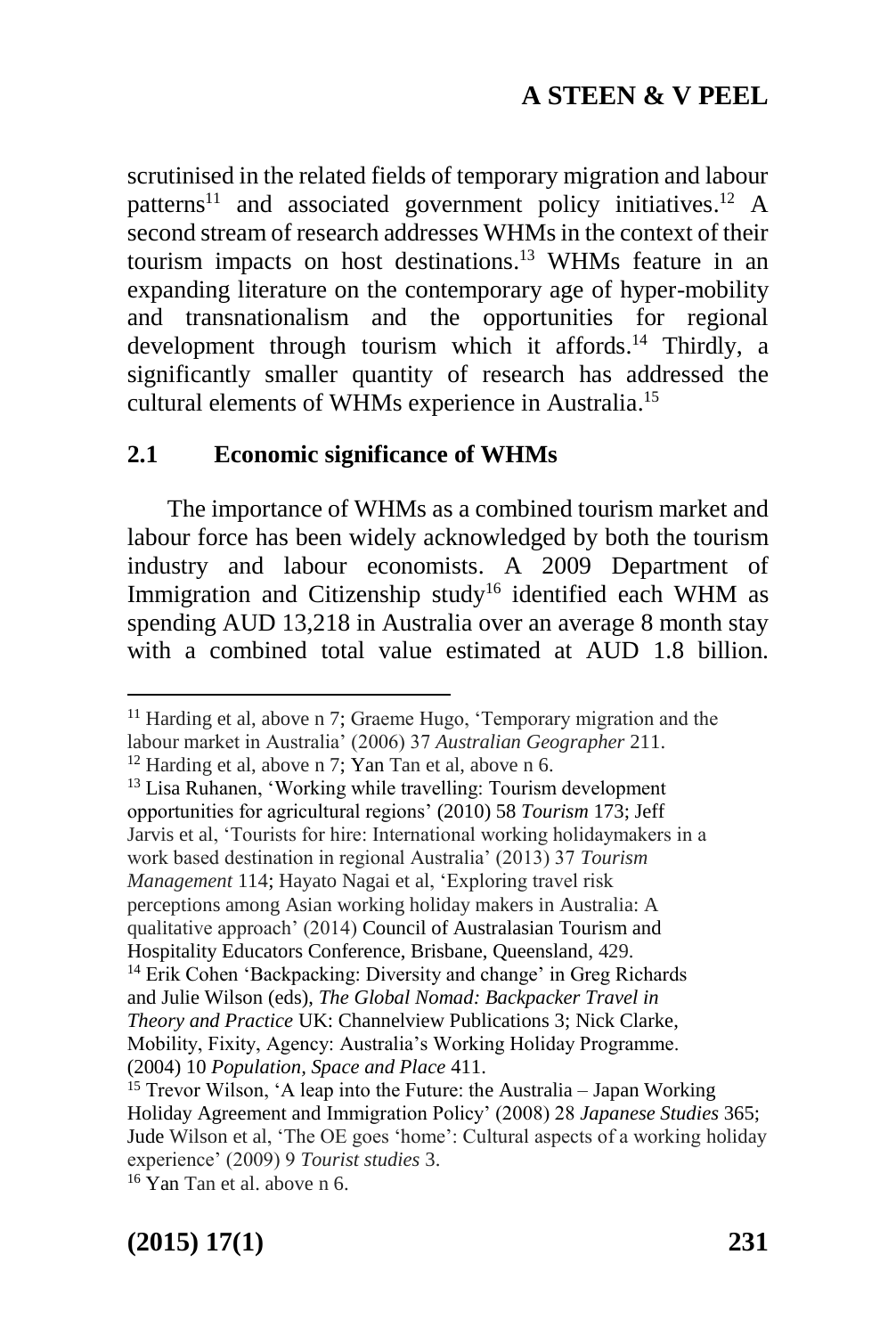Harding and Webster<sup>17</sup> found that while  $0.511$  Australians were displaced in employment by each WHM, on average, 0.613 Australians gain a job through their total spending. Most jobs are created in the same tourism and hospitality industries where WHMs work. The net impact of each WHM accordingly is an additional 0.102 full year jobs. This means that for an annual intake of 80,000 WHMs, about 41,000 effective full-year jobs will be taken by WHMs, but about 49,000 effective full year jobs will be created through the WHM expenditure. This indicates that about 8,000 effective full year jobs are created by an intake of 80,000 WHM.

Using data from two large surveys in 2008, one of WHMs and one of firms that employed WHMs, Tan and Lester<sup>18</sup> evaluated the labour market and the economic impacts of WHMs by the application of descriptive analysis and econometric modelling. The analysis demonstrates that the net impact of WHMs is positive for the Australian economy and for employment by increasing the demand for Australian workers because WHMs spend more than they earn while in Australia. Tan and Lester estimated that every 100 WHM arrivals created about five net full-time equivalent jobs in Australia. More than half of WHM jobs in Australia were in two industries: 'accommodation' and 'agriculture'.<sup>19</sup> Nonetheless, the majority of jobs in which WHMs work are low skilled, low paid, and in urban areas. In these jobs, WHMs compete with the local lowskilled labour force and with local youth who seek similar types of jobs.

<sup>17</sup> Harding et al, above n 7.

<sup>&</sup>lt;sup>18</sup> Yan Tan and Laurence Lester, 'Labour market and economic impacts of international working holiday temporary migrants to Australia' (2012) 18 *Population, Space and Place* 359.  $19$  Ibid.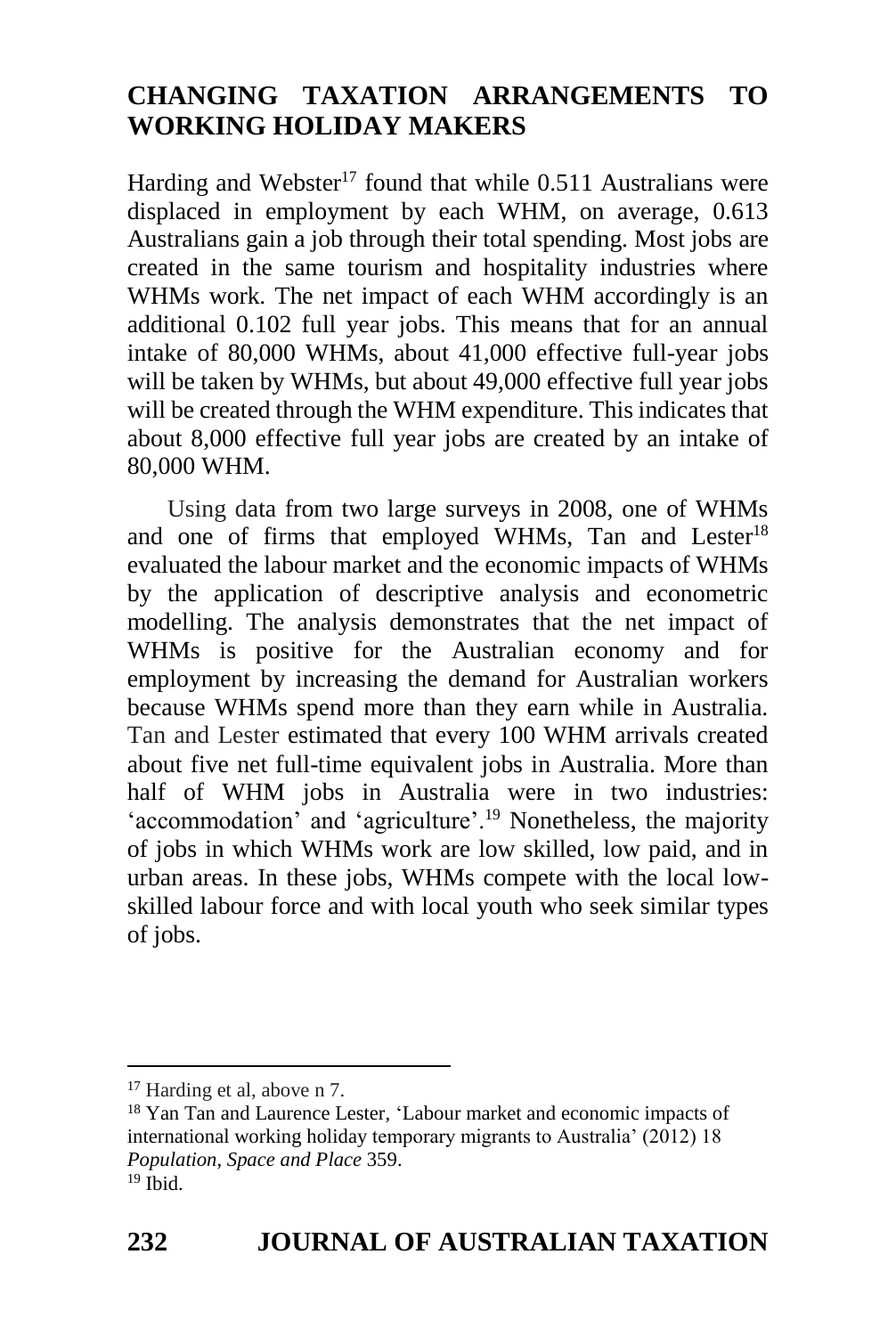The importance of WHMs to the regional economy particularly in providing seasonal labour has been noted. <sup>20</sup> About 40 per cent of WHMs in 2008 found work in regional areas. 21 Traditionally many rural jobs such as fruit picking have been filled by permanent itinerants but in recent years as the number of permanent itinerants has fallen there has been a sharp rise in the number of Retirees and Working Holiday Makers from Overseas to compensate, each with distinctive spatial circuits.<sup>22</sup>

In terms of employment WHMs are at a disadvantage compared with local youth as they cannot work for any single employer for longer than three months. It might therefore be assumed that employers would prefer local youth for all nonseasonal and temporary jobs unless WHMs possess additional advantages over local youth such as skills or personal qualities. Results from the survey reported in Harding and Webster<sup>23</sup> suggest that only a minority of WHMs have advantages over local youth. Some employers, for example, believed that WHMs were more motivated than local youth while 14 per cent of employers surveyed needed workers who could speak a foreign language. Generally, employers surveyed did not regard WHMs as more skilled despite being more qualified on average. Neither did they believe the WHMs to be more honest, better spoken or harder working.

Harding and Webster<sup>24</sup> found that employers generally hire WHMs because of their ready availability. Local unemployed youth do not hold a strong interest in these jobs and were not

-

<sup>20</sup> Jayde Hanson et al, 'Harvest trails in Australia: Patterns of seasonal migration in the fruit and vegetable industry' (2007) 23 *Journal of Rural Studies* 101.

<sup>21</sup> Mark Cully, *The contribution of migrants to regional Australia* (2011) Department of Immigration and Citizenship, Canberra.

<sup>22</sup> Hanson et al, above n 18: Yan Tan et al, 'Labour market and economic impacts of international working holiday temporary migrants to Australia' (2012) 18 *Population, space and place* 359.

<sup>23</sup> Harding et al, above n 7.

 $24$  Ibid.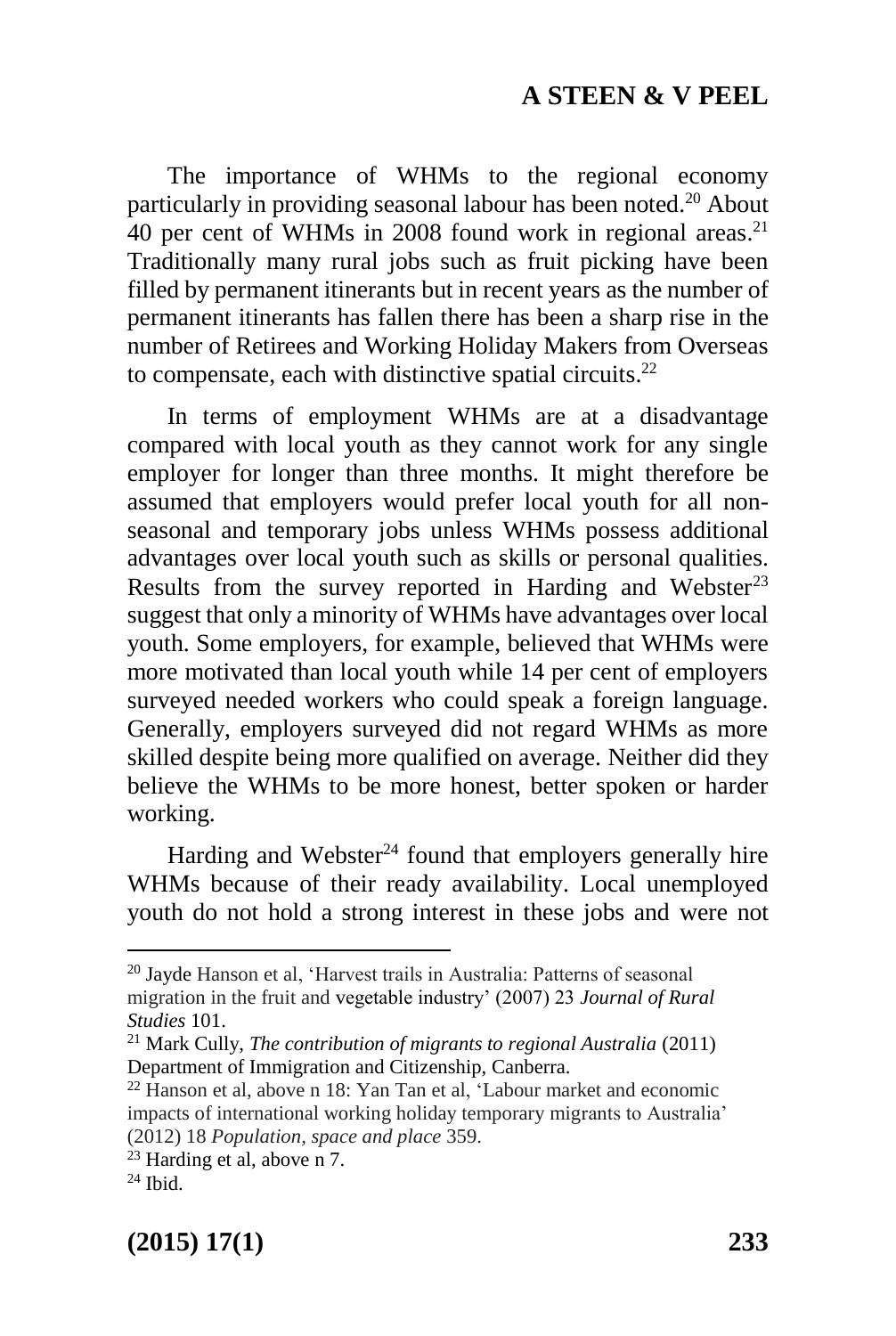found to be as prepared to relocate for employment as the WHMs. They found that if the WHM scheme did not exist, only a fraction of these jobs would be likely to be taken by long-term unemployed Australian youth. Further WHMs were described as so effectively 'embedded' in Australia's short-term labour market as to cause drastic disruption to the harvesting of seasonal agricultural produce should their labour be withdrawn. <sup>25</sup> Harding and Webster<sup>26</sup> estimated that if the Working Holiday visas did not exist and the supply of WHM labour was withdrawn (assumed to be 80,000), there would be 40,909 more casual full year jobs, but only an estimated 10,100 of these jobs would be taken by unemployed youth.

The opportunities presented by WHMs as a significant element in the lucrative international backpacker market are also widely acknowledged by the Australian tourism industry. Tourism Victoria observed of WHMs in their *Backpacker Tourism Action Plan, 2009-2013*:

> WHMs have been identified as the priority backpacker sub-segment for Victoria. WHMs can stay in Australia for up to two years, participating in the local economy and potentially alleviating labour shortages in the State. Anecdotal evidence suggests that backpackers in temporary employment in Melbourne or regional Victoria stay for longer periods of time resulting in increased yield. The

1 <sup>25</sup> Malcolm Cooper et al, 'Harvest trails: Nomads join the mainstream?' (2004) in Greg Richards and Julie Wilson (eds), *The Global Nomad: Backpacker travel in theory and practice* 180–195): Channelview Publications: UK: Victoria Peel et al, 'Victims, hooligans and cash-cows: media representations of the international backpacker in Australia' (2007) 28.4 *Tourism Management* 1057.

<sup>26</sup> Harding et al, above n 7.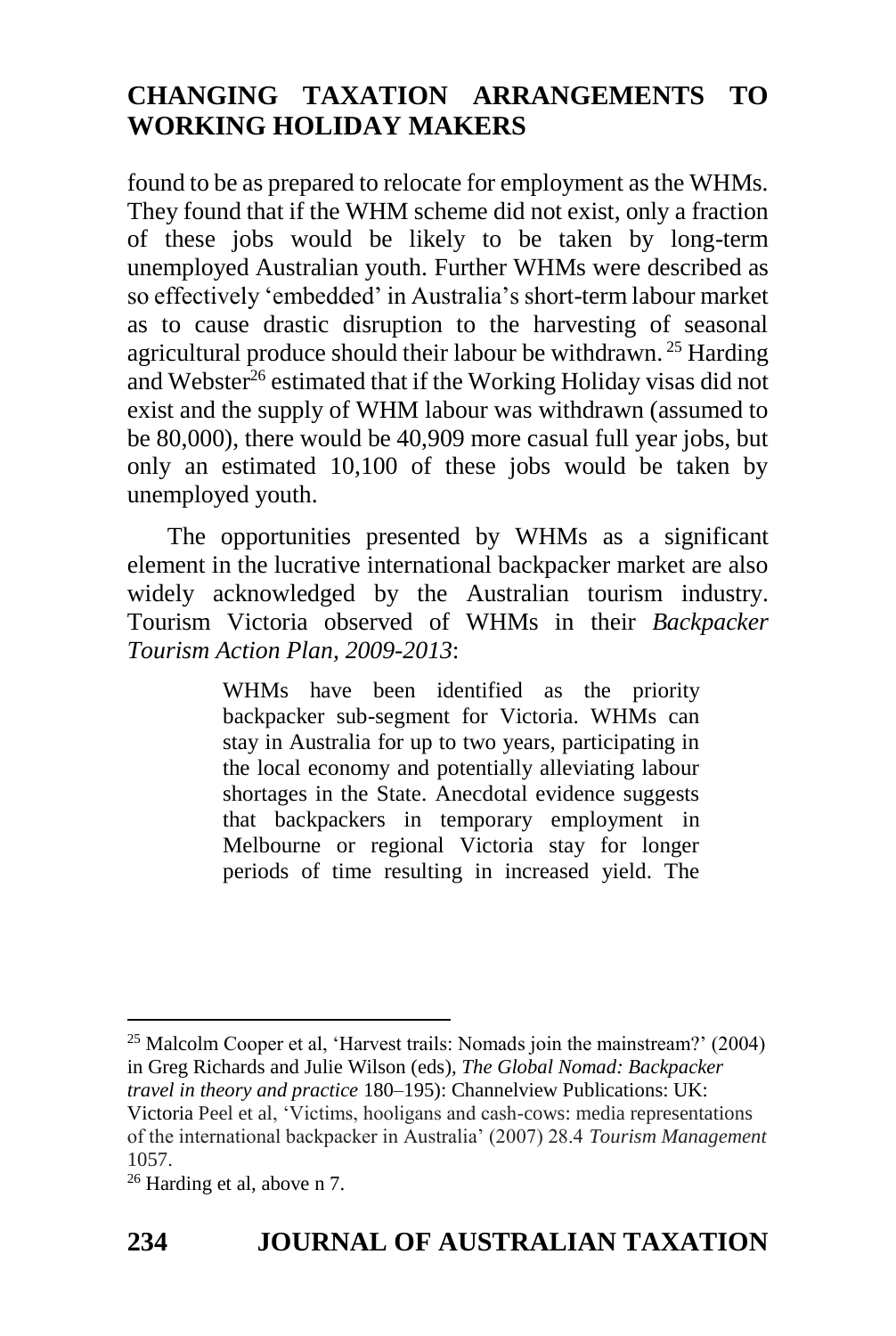WHM segment is also less sensitive to seasonality issues<sup>27</sup>

Since 1975, WHMs have sought work along conventional backpacker leisure routes in the capital cities and north-eastern coastal destinations where they are traditionally found in shortterm hospitality and service roles. The visa extension of a further year on the original one year visa has significantly diversified this pattern by encouraging WHMs to move to regional areas traditionally off- the-beaten-track for backpackers in search of work. As WHMs have become a cornerstone of seasonal labour markets once dominated by itinerant local workers, previously unvisited destinations now host significant number of workers who are also international tourists pursuing leisure experiences. It has also been found that the WHM visa drives international tourist dispersal to regional destinations and facilitates unique forms of local enterprise.<sup>28</sup>

In February 2012 a position paper by the Australia Tourism Export Council (ATEC) indicated the importance of WHMs to tourism in major regional centres. <sup>29</sup> It stated that in regional centres the tourism industry accounts for 37 per cent of total employment compared to 27 per cent for capital cities. The ATEC paper also observed that WHMs are substantial purchasers of key tourism goods and services in these destinations, including food and retail goods which collectively account for 47 per cent of tourism output, and that the average expenditure of backpacker visitors was 60 per cent higher than the average expenditure for international tourists. The importance of the WHM program in

1

<sup>27</sup> Tourism Victoria, *Backpacker Tourism Action Plan, 2009-2013* (2009) 22. <http://www.tourism.vic.gov.au/images/stories/Documents/StrategiesandPlans /Backpacker-Tourism-Action-Plan-2009.pdf>.

<sup>28</sup> Jarvis et al, above n 13.

<sup>29</sup> Janet Phillips, 'Working holiday makers and Australia's hospitality and horticulture industries*,*' Parliamentary Library, Parliament of Australia (2012). <http://www.aph.gov.au/About\_Parliament/Parliamentary\_Departments/Parlia mentary\_Library/FlagPost/2012/March/Working\_holiday\_makers\_and\_Austra lias\_hospitality\_and\_horticulture\_industries>.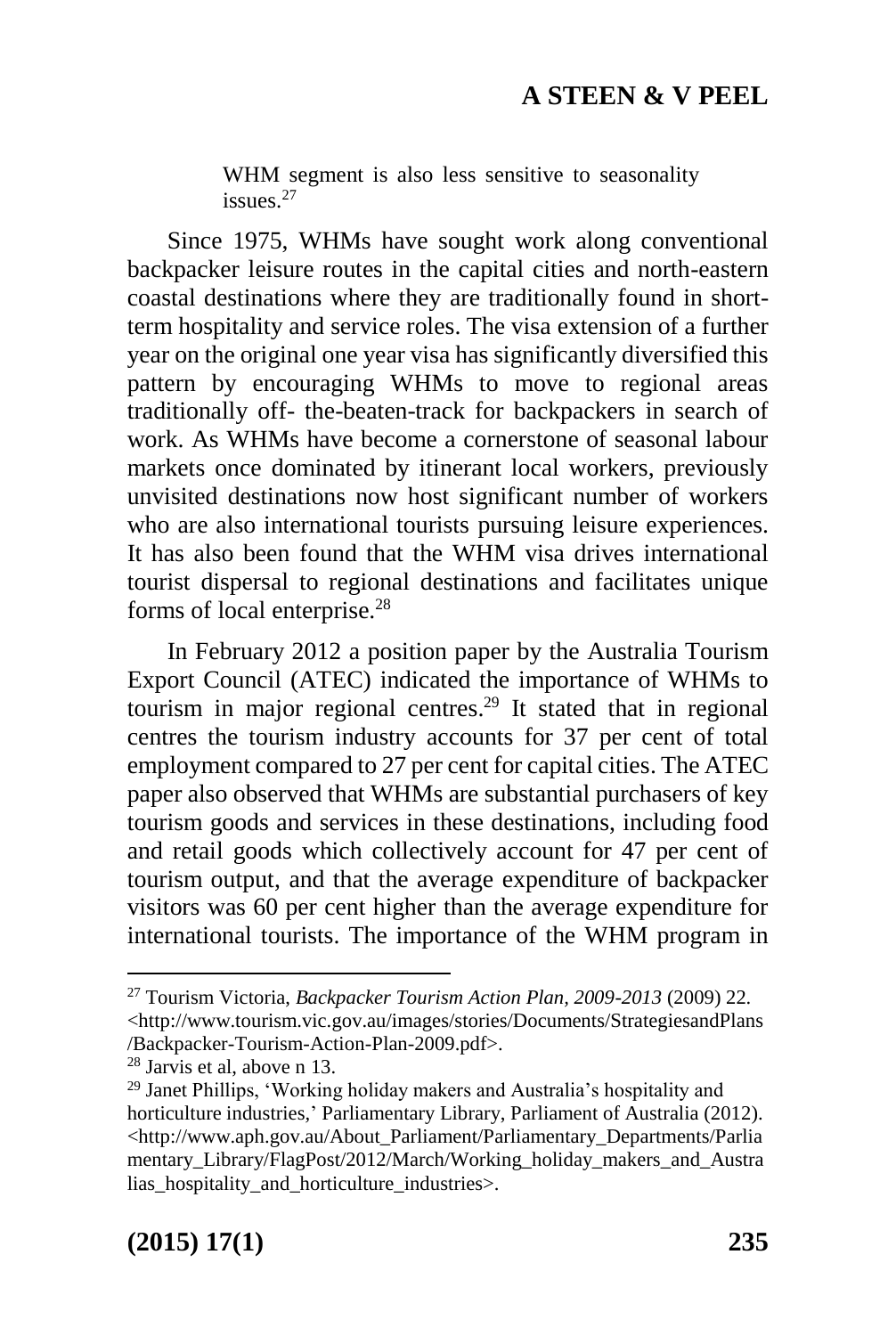assisting with filling the significant labour shortages that these areas experience was also noted. $30$  On the basis of their findings, ATEC recommended broadening the number of source countries, lowering visa fees and allowing multiple visa applications for young people aged up to 35 in line with other countries.

## **2.2 Labour exploitation and WHMs**

Recently considerable coverage in the news media has been devoted to cases of alleged mistreatment of WHMs on 417 visas. On 4 May 2015, the Australian Broadcasting Corporation's *Four Corners* television program revealed exploitation of certain groups of migrant workers, including those on WHM visas, in the meat processing and horticulture industries. Issues included the underpayment of wages, excessive working hours, and substandard working conditions.

Following the ABC's Four Corners program, the Federal Government promised to review the rules governing the 417 visa. Accordingly, The Senate Education and Employment References Committee, considered Australia's temporary work visa programs including that of the 417 visa and the skilled temporary working 457 visa. An interim report was released in October 2015.<sup>31</sup>

The contribution of WHMs to low skilled jobs was highly valued in submissions by farmers and grower organisations who drew attention to difficulties in attracting suitable labour to rural and remote areas, particularly for short periods of time during the peak harvesting season. Farmers argued that WHMs were

<sup>1</sup>  $30$  Ibid.

<sup>&</sup>lt;sup>31</sup> Senate Standing Committees on Education and Employment, Parliament of Australia, *[The impact of Australia's temporary work visa programs on the](http://www.aph.gov.au/Parliamentary_Business/Committees/Senate/Education_and_Employment/temporary_work_visa)  [Australian labour market and on the temporary work visa holders](http://www.aph.gov.au/Parliamentary_Business/Committees/Senate/Education_and_Employment/temporary_work_visa)*, (2015) [Interim Report.](http://www.aph.gov.au/Parliamentary_Business/Committees/Senate/Education_and_Employment/temporary_work_visa/Interim_Report) Chapter 2.

<sup>&</sup>lt;http://www.aph.gov.au/Parliamentary\_Business/Committees/Senate/Educatio n\_and\_Employment/temporary\_work\_visa/Interim%20Report/c02>.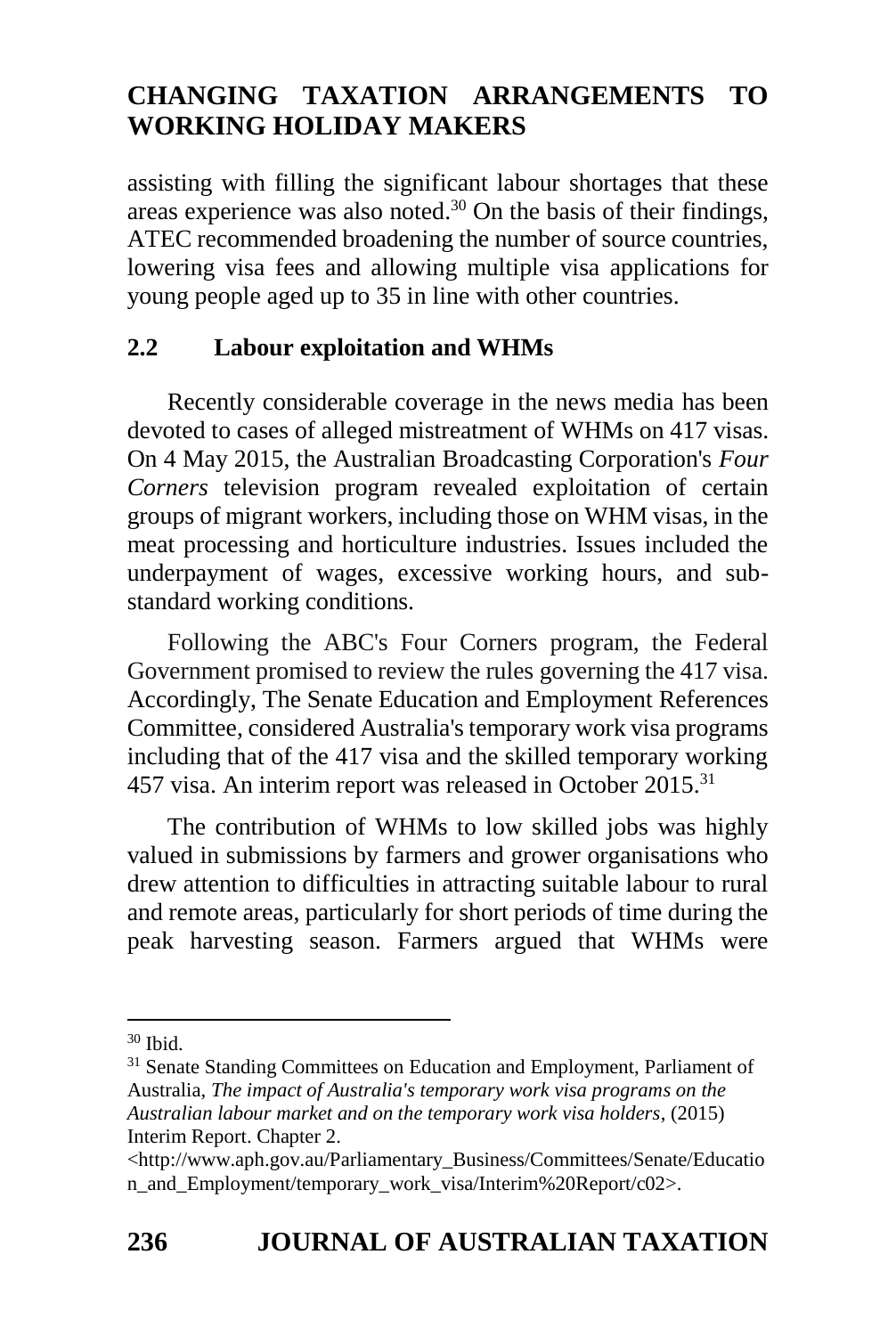indispensable to picking produce in a timely fashion and meeting peaks in production. 32

Submissions to the committee also drew attention to the fact that while those on 417 or 462 visas were generally young, with lower than average English language skills, they lacked the same regulatory protections as temporary skilled workers on the 457 visa. The exploitation of vulnerable migrant workers on the 417 visa, and the role of labour hire contractors and sub-contractors in the systematic abuse of the WHM visa program, were highlighted during the committee's inquiry. Specifically, the committee heard from WHM visa holders in a public hearing in June 2015 that labour hire companies overseas were recruiting WHMs and that on commencing employment in Australia WHMs were systematically underpaid.<sup>33</sup>

Dr Joanna Howe of the University of Adelaide School of Law noted in a recent interview with the Australian Broadcasting Commission that 'increasingly the working holiday maker scheme is being used as a back door to the Australian labour market'.<sup>34</sup> Howe highlighted the reduction of WHMs from Ireland origin and increase in the number of those from Asian countries securing the visa 'primarily for work as exemplifying a departure of the scheme from its original intention. Howe noted that the scheme was 'designed chiefly for cultural and tourism motivations, with work incidental to leisure activities, there is no formal departmental monitoring of workers' locations or conditions'. 35

In addition to the Senate Inquiry the Productivity Commission investigated the migrant intake into Australia in

1

<http://www.abc.net.au/news/2015-07-20/temporary-work-visareform/6632684>.

**(2015) 17(1) 237**

 $32$  Ihid.

 $33$  Ibid.

<sup>34</sup> Clint Jasper, 'Reform needed to Working Holiday Maker visas to prevent exploitation', *ABC Rural* (online) 20 Jan 2015

<sup>35</sup> Ibid.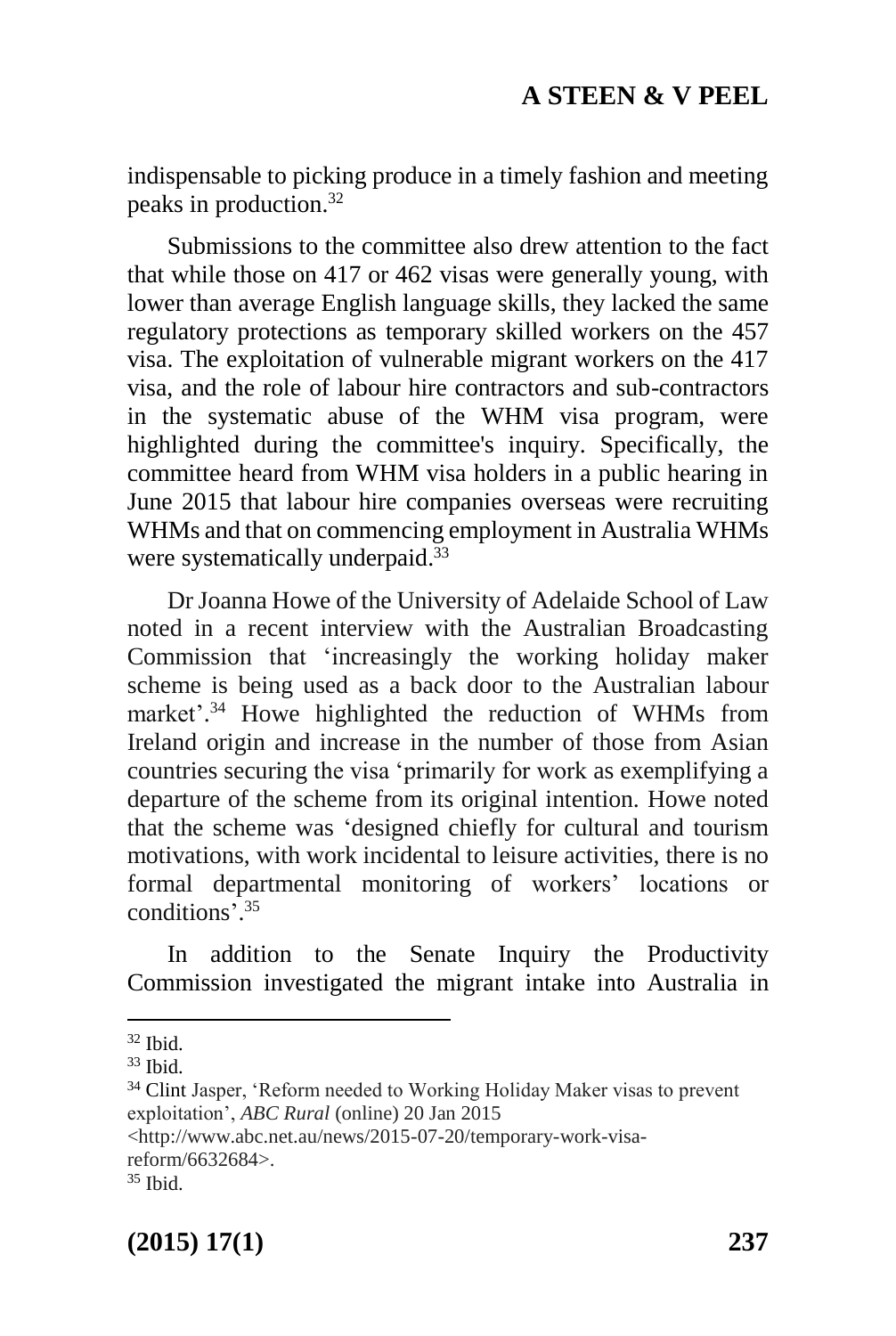2015. <sup>36</sup> One notable submission into the inquiry by the Australian Council of Trade Unions (ACTU) proposed that the number of international WHMs should be curbed in favour of traditional permanent migration. <sup>37</sup> The ACTU submission noted that the 417 visa is not subject to any sponsorship or skill requirements, such as labour market testing, and the visa numbers are uncapped. The sole work restriction is condition 8457 which requires that the visa holder only work in Australia for a maximum of six months with each employer. Prima facie monitoring and enforcing compliance with this condition has been given a low priority. According to the ACTU some employers are basing their whole business model around using the labour of WHMs either for free, in some cases, or by paying them well below Australian award standards. Despite more than one million working holiday visas being granted in the past 7 years, no employer has been prosecuted for employing WHMs beyond the six month period.

In their submission the ACTU noted that in 2013-14, a total of 229,378 working holiday 417 visas were granted to young people from overseas while at the same time youth unemployment is currently 13.6 per cent, with around 285,000 Australians aged 15-24 looking for work. <sup>38</sup> They contend, however, that young overseas travellers should not be denied the chance to work in Australia and that the abolition of the WHM program would not immediately solve local youth unemployment. Rather, the potential impact of the 417 visa on the employment opportunities and conditions for Australian citizens,

<sup>36</sup> Productivity Commission, Australian Government, *Migrant Intake into Australia* (2015) May <http://www.pc.gov.au/inquiries/current/migrantintake/issues/migrant-intake-issues.pdf>.

<sup>37</sup> ACTU, Submission No 36 to the Productivity Commission Inquiry, *Inquiry into the migrant intake into Australia*, 12 June 2015, 27

<sup>&</sup>lt;http://www.pc.gov.au/\_\_data/assets/pdf\_file/0007/190465/sub036-migrantintake.pdf >.

 $38$  Ibid.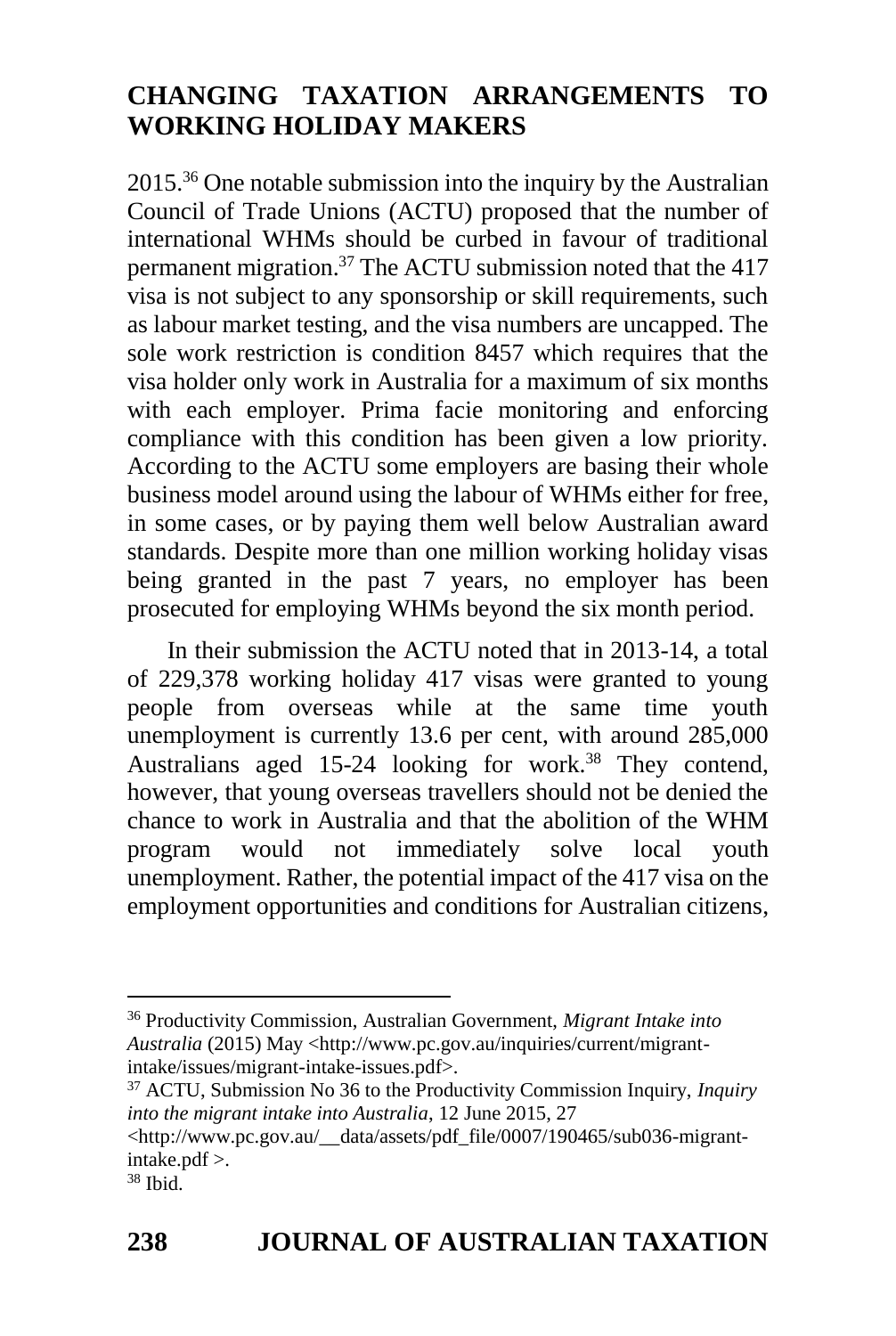particularly on young Australians in lower-skilled parts of the labour market, must be fully scrutinised and reviewed.

The ACTU recommended that the working rights attached to the 417 visa be changed to return its operation to that of a genuine holiday visa with some work rights attached, rather than a visa which in practice allows holders to work for their entire stay in Australia. They also promote the introduction of a quota on the number of visas, as in other countries such as Canada. An annual cap based on advice from the tripartite Ministerial Advisory Council for Skilled Migration would, it is argued, take into account the existing labour market conditions for young Australians. It was noted that 'section 85 of the *Migration Act 1958* already gives the Minister the power to cap or limit the number of visas which can be granted each year in a particular sub-class' and that 'the critical point is that it should be the labour market conditions in Australia that are the determining factor for working holiday visa numbers in Australia, not the labour market in the partner countries, as appears to be more the case at present.' 39

In addition to the ACTU others have recently argued that the WHM and Work and Holiday programmes should be returned to their original conception of fostering a cultural experience for youth visiting Australia although chiefly as protection from labour exploitation.<sup>40</sup> Entitlements under the Working Holiday visa could be limited to work that is appropriate for young visitors on a brief cultural visit and labour shortages should otherwise be filled using dedicated temporary labour migration visas designed to address labour shortages in the economy. <sup>41</sup> Such reforms are necessary to protect the work conditions of local and migrant workers, to maintain Australia's reputation as a country with high

<sup>39</sup> Ibid.

<sup>40</sup> Alexander Reilly, 'Low-cost labour or cultural exchange? Reforming the Working Holiday visa programme' (2015) *The Economic and Labour Relations Review.*

 $41$  Ibid.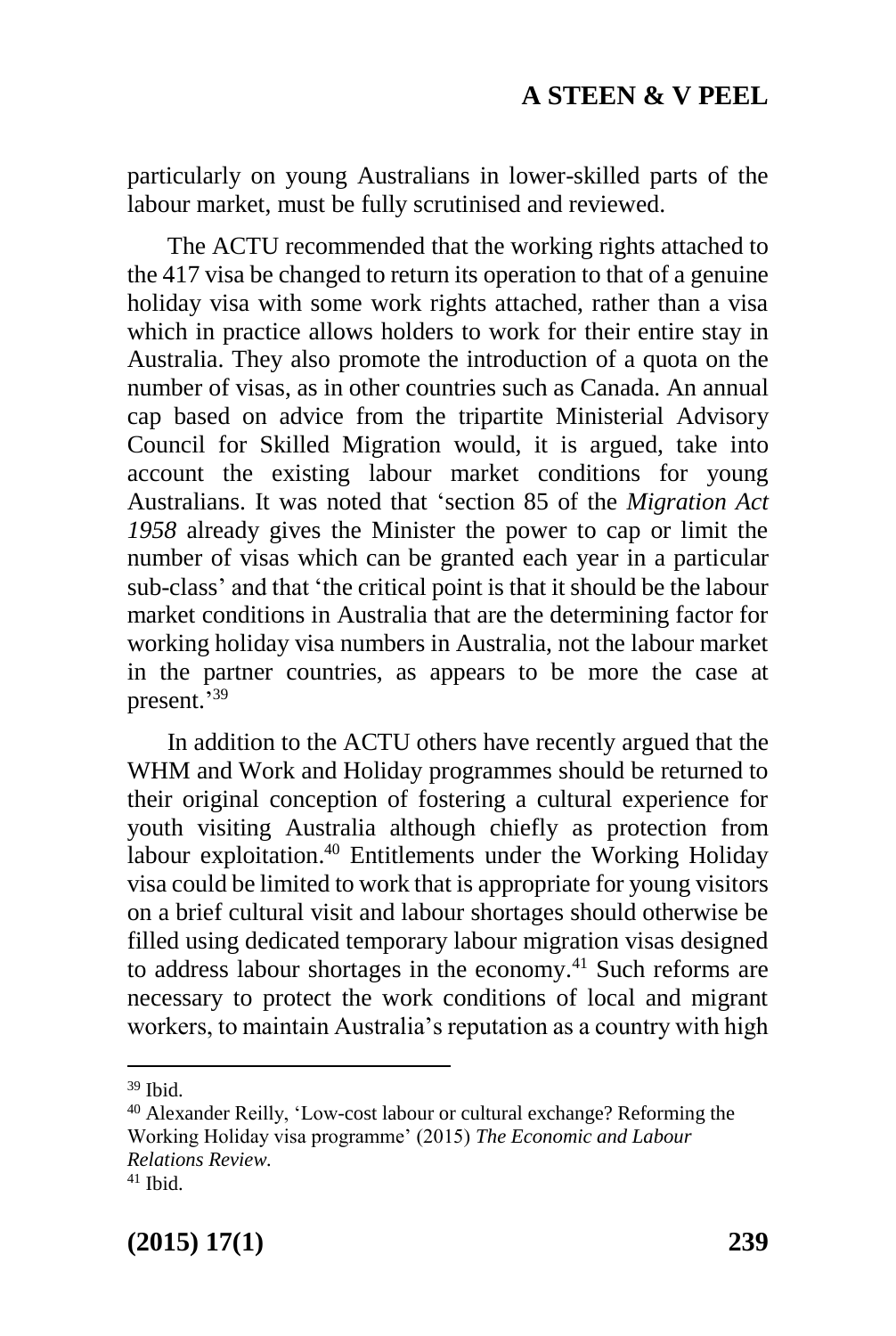employment standards and to maintain positive relations with countries across working holiday programmes. 42

## **3. CHANGES TO THE WHM VISA CONDITIONS AND TAXATION ARRANGEMENTS**

During the budget speech on the 12 May 2015, then Treasurer Joe Hockey announced two measures affecting those on both 417 and 462 visas. Firstly, that application fees for working holiday visas will rise from July 1, by 5 per cent. <sup>43</sup> The increased visa fee of AUD 500 is considerably higher than comparable fees charged by other countries such as New Zealand, which charges NZD 165 for a WHM visa, and Canada which charges CAD 100 to apply for an open work permit. For those from an exchange program partner country the United States charges USD 160.

The second and most significant change to working holiday arrangements is the change in residency status of WHMs for tax purposes. Currently, a WHM can be treated as a resident for tax purposes if they satisfy the tax residency rules, typically that they are in Australia for more than six months. Satisfying tax residency rules means WHMs are able to access resident tax treatment, including the tax-free threshold, the low income tax offset (LITO) and the lower tax rate of 19 per cent for income above the tax free threshold up to AUD 37,000.

There are four tests of residency contained within the definition of 'resident' in subsection 6(1) of the *Income Tax Assessment Act 1936* (ITAA). There are four main tests for residency:

<sup>42</sup> Ibid.

<sup>43</sup> Department of Immigration and Border Protection (Cth), *Visa Application Charges from 1 July 2015*, (2015)

<sup>&</sup>lt;https://www.border.gov.au/ReportsandPublications/Documents/budget/VACincreases-fact-sheet.pdf>.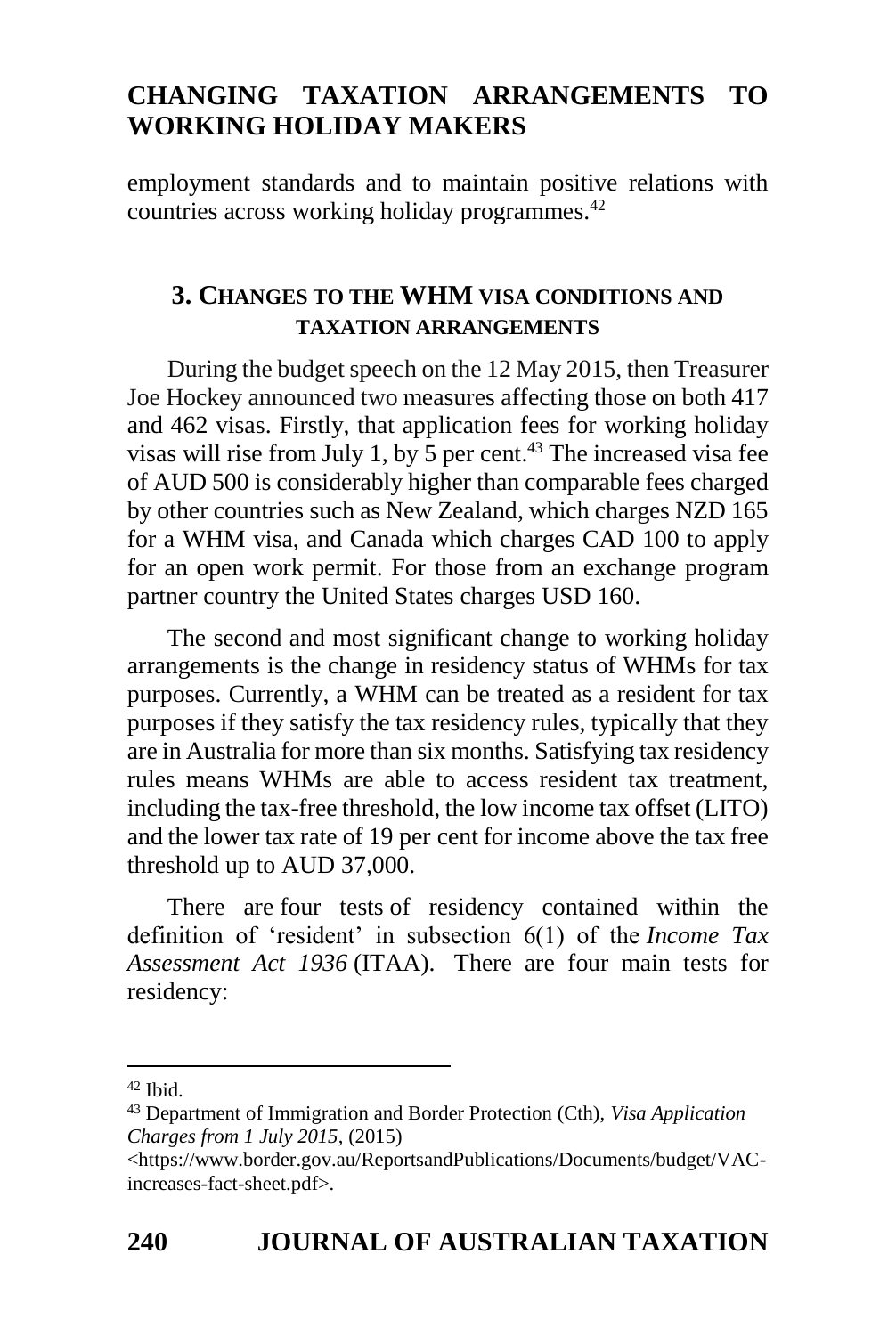- Residency the 'resides' test
- Residency the 'domicile' test
- The 183 day rule, and
- The Superannuation test

Even if an individual is not a 'resident' according to ordinary concepts as identified below they may fall within one of the other tests.

(a) Residency according to ordinary concepts

Whether a person resides in Australia is a question of fact that depends on the individual's circumstances. The following factors are considered:

- If the person returns to the country of origin the frequency, regularity and duration of those trips and their purpose can be decisive factors. If the only reason for the person's absence from Australia is business, this may not be enough in itself to support a claim that the person is not a resident.
- The extent of family and business ties which the person has, in Australia and in the country of origin.
- Whether the individual is accompanied by his or her family to Australia and on return trips to the country of origin.
- Whether the person is employed in the country of origin.
- Whether a place of abode is still maintained in the country of origin or is available for the person's use while there.
- Whether personal effects are kept in Australia or in the country of origin.
- The extent to which any assets or bank accounts are acquired or maintained in Australia and in the country of origin.
- Whether the migrant has commenced or established a business in Australia.

**(2015) 17(1) 241**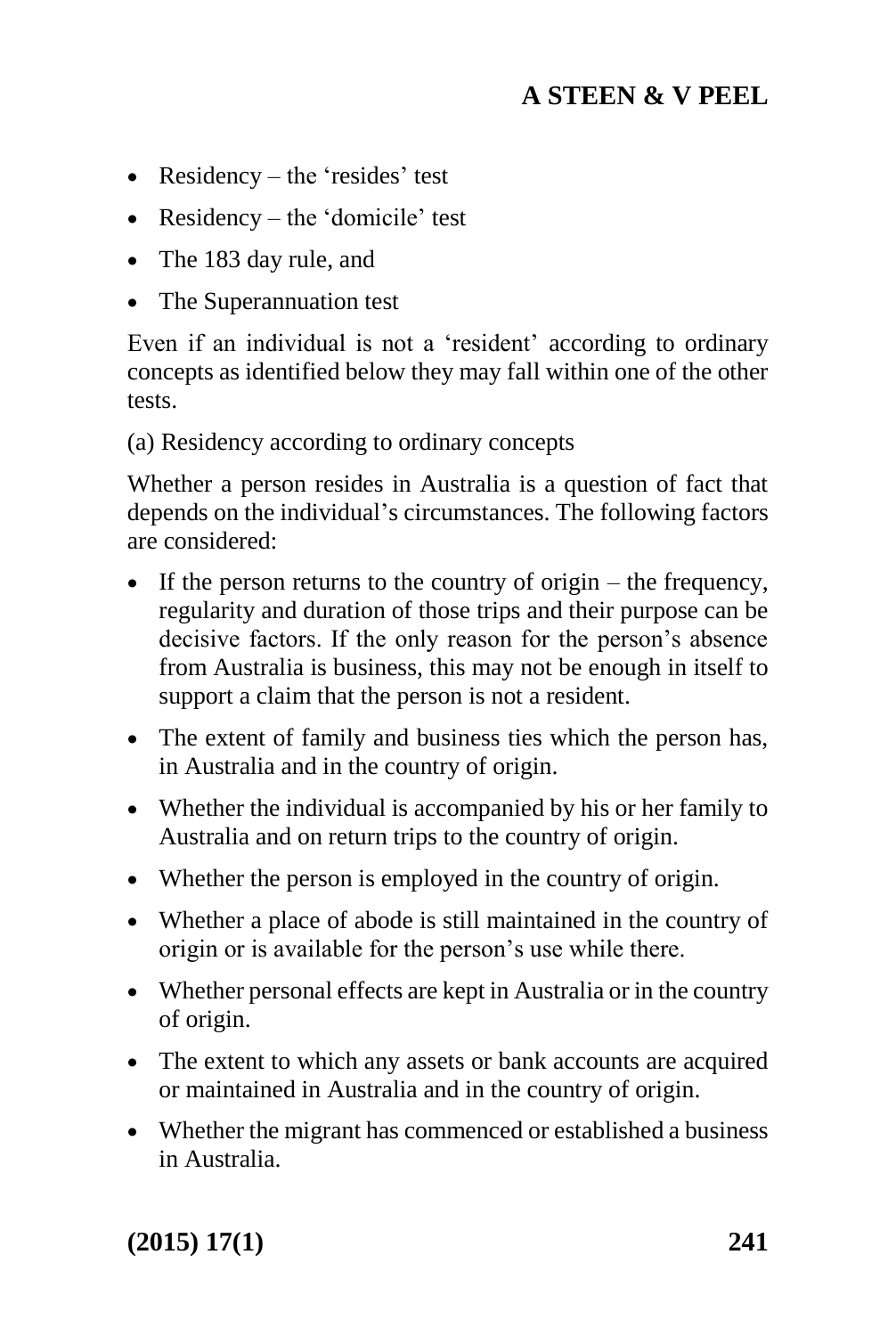(b) The domicile test

An individual is deemed to a resident of Australia under the domicile test if they have a domicile in Australia unless the Commissioner is satisfied that the person's permanent place of abode is outside Australia. The domicile test is discussed in Taxation Ruling IT 2650.

(c) The 183 days test

Under the 183 days test a new migrant having regard to their terms of their migrant visa, who is present in Australia for more than 183 days (continuously or intermittently) in a tax year is, generally speaking, a resident of Australia under the 183 days test. This is unless the Commissioner is satisfied that his usual place of abode is outside Australia and that he does not intend to take up residence.

(d) The Superannuation Test

Individuals may be 'residents' under this test when they do not in any way reside in Australia in the ordinary sense. In effect individuals are deemed to be residents if they are an eligible employee for the purpose of the *Superannuation Act 1976* (or the spouse or a child under 16 years of age of such a person).

WHMs have previously been regarded as residents for tax purposes under the 183 day test. However, from 1 July 2016, WHMs will be treated as non-residents for tax purposes. Regardless of how long they are in Australia, they will be taxed 32.5 per cent from the first dollar they earn with the tax free threshold of AUD 18,200 being removed. Treating WHMs as non-residents for tax purposes effectively means that they will pay more tax than Australians earning a higher income. While the cost of implementing the changed tax arrangements is estimated to be around AUD 5.1 million, the Federal Government expects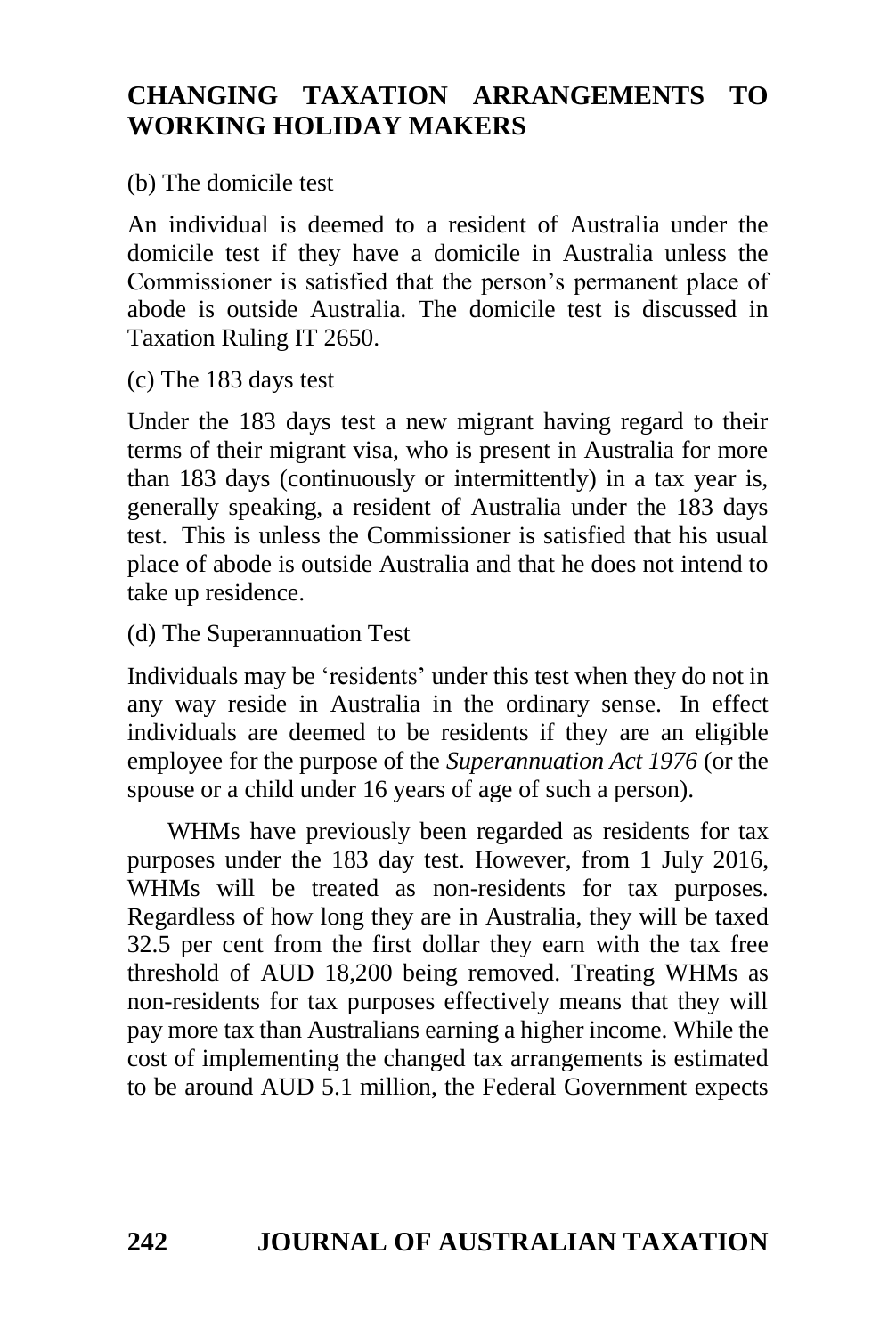the measure will gain revenue of AUD 540 million over the next four years.<sup>44</sup>

After the change in the budget was announced Senator Chris Ketter asked several questions on notice in the Senate including who treasury consulted in the decision to alter the residency status of WHMs. <sup>45</sup> Treasury responded that consultation had occurred:

> …with the Australian Taxation Office, the Department of Employment and the Department of Immigration and Border Protection from February 2015. Consultation was also undertaken with a wide group of stakeholders as part of the Northern Australia White Paper, Agriculture White Paper and National Infrastructure Development Fund processes.<sup>46</sup>

However, Chair of the NSW Farmers' Association horticulture committee, Peter Darley, stated that changes to the WHM tax arrangements were conducted without industry consultation<sup>47</sup>. Further, Darley observed that 'it's well known that without backpackers we don't get our produce off the trees.<sup>18</sup> Senator Ketter went on to ask whether 'any stakeholders express concern about the removal of the tax free threshold at any time? If so, who? What was the nature of those concerns?' Treasury's response was that 'Treasury's consultation processes of this

-

<sup>44</sup> Australian Government, Budget Paper No.2: Budget Measures - Part 1: Revenue Measures, (2015) <http://www.budget.gov.au/2015-

<sup>16/</sup>content/bp2/html/bp2\_revenue-07.htm p.26>.

<sup>45</sup> Senate Economics Legislation Committee, Answers to Questions on Notice, Treasury Portfolio Budget Estimates 2014 – 2015, Question: BET 124 – 144, 12 June 2015.

 $46$  Ibid.

<sup>47</sup> The NSW Farmers Association is the largest body representing farmers in Australia.

<sup>48</sup> Sally Bryant, 'Horticulture industry nervous about backpacker tax fallout', *ABC Rural* (online) 15 May 2015 [<http://www.abc.net.au/news/2015-05-](http://www.abc.net.au/news/2015-05-13/horticulture-industry-concern-about-backpacker-tax-fallout/6467084) [13/horticulture-industry-concern-about-backpacker-tax-fallout/6467084 >](http://www.abc.net.au/news/2015-05-13/horticulture-industry-concern-about-backpacker-tax-fallout/6467084).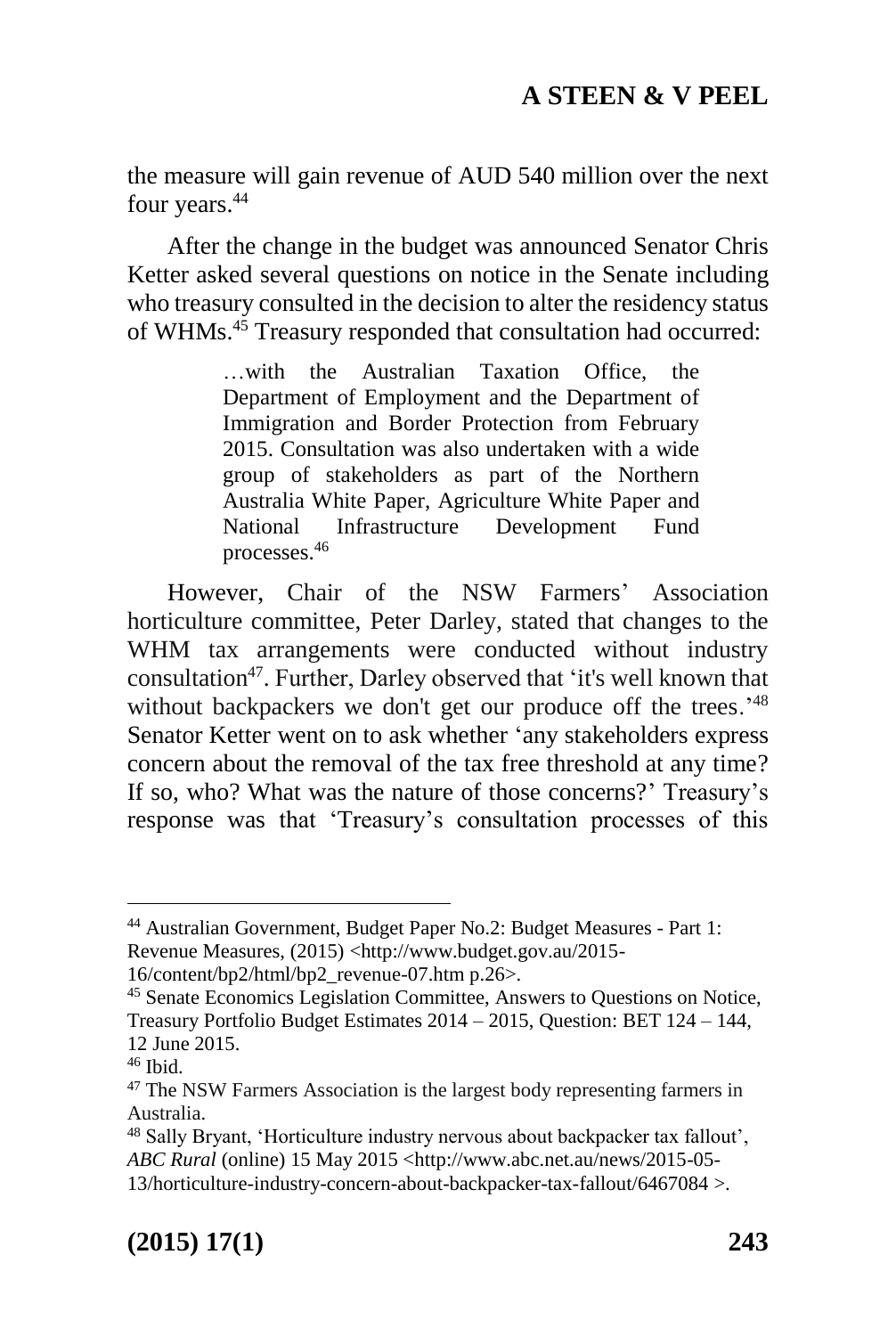nature are generally confidential.<sup>49</sup> Treasury also noted that 'consultation regarding the design and implementation of the measure as part of the legislative processes is ongoing.'<sup>50</sup>

When questioned as to the basis on which calculations of expected revenue were made Treasury noted that; 'The revenue impact is essentially the difference between WHMs' tax liabilities under non-resident and resident tax rates.' <sup>51</sup> Further, 'the number of WHMs by level of taxable income was estimated by matching immigration data for the relevant visa categories for the 2012-13 year – which is the latest data available – with corresponding tax data. The estimates were grown in line with the historical average annual growth rate for the number of WHMs entering Australia to generate data for the forward estimates years.<sup>5253</sup> The implicit assumption therefore is that the demand for the 417 visa is inelastic with respect to changing the amount of tax paid and visa charges.

Treasury was also asked whether the policy was expected 'to have a significant impact on city WHMs, such as those working in hospitality', and whether this policy was expected to have any impact on WHMs in regional areas, such as those in the horticulture industry. With regard to both cases Treasury responded that 'further consultation is to be conducted as part of the legislative drafting process', thus calling into question the accuracy of any assessment of expected revenue.

## **3.1 Implications of the changes**

1

<sup>49</sup> Senate Economics Legislation Committee, above.

<sup>50</sup> Ibid.

 $51$  Ibid.

 $52$  Ibid.

<sup>53</sup> Figures for the number of 417 visas applied for and granted for the 2014 /2015 year are available at Department of Immigration and Boarder Protection, (Cth) *Working Holiday Maker visa program report* 30 June (2015) 19.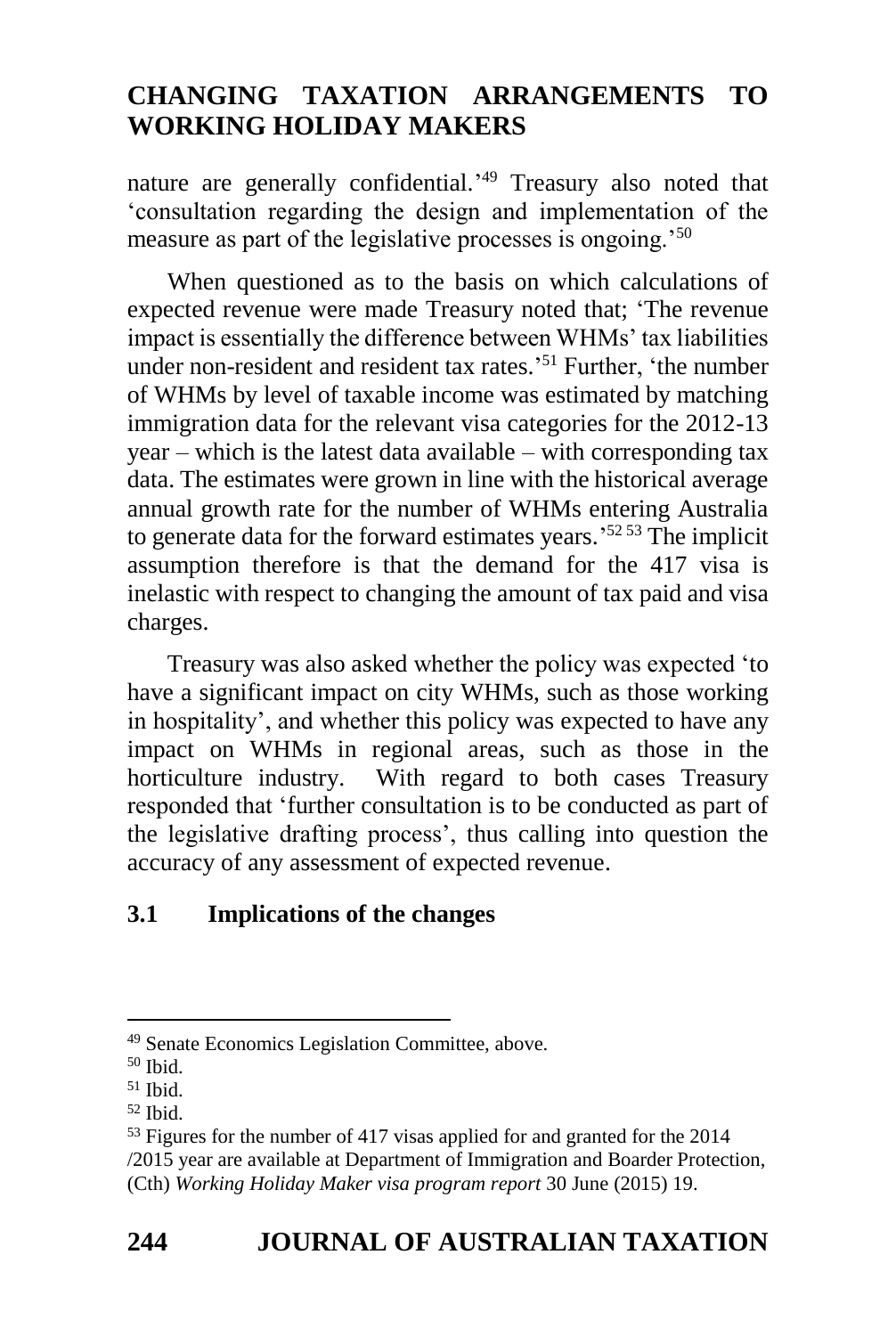The Working Holiday Maker Visa Program Report for 30 June 2015<sup>54</sup> indicates a 4.4 per cent reduction in the number of applications lodged for 417 visas in 2014 /15 compared to the 2013 /14 period. While this reduction may be attributed to diverse factors, increasing charges on work and holiday tourists is unlikely to reverse the downward trend. The higher cost of visas, comparable to competitor destinations, and increased taxation combined with Australia's significantly cost of living has the potential to reduce the number of WHMs to reconsider Australia as a potential travel destination.

Reaction to the changes by WHMs as reported in the Australian media has been negative. WHMs interviewed by the Australian Broadcasting Corporation (ABC) claimed they wouldn't travel as far or for as long in Australia under the new taxation requirements. **a** Taiwanese WHM employed on an orchard in Tasmania, described the tax changes as a concern. said he had spoken to other backpackers since the release of the budget and that some were now likely to work in other countries or remain at home in Taiwan:'We earn more money in Australia than at home, but the cost of living in Australia is much higher and increasing our taxes will prevent us from saving money and spending on goods'.<sup>55</sup>

International media reporting in key source markets for Australia's WHMs, such as the UK, have also emphasised taxation as an added disincentive to travel in Australia. The improvement in Ireland's economy and the rise of Canada as a

<sup>54</sup> Department of Immigration and Border Protection Australian Government (Cth), (2015). Working Holiday Maker Visa Program Report for 30 June 2015, <https://www.border.gov.au/ReportsandPublications/Documents/statistics/wor king-holiday-report-june15.pdf >.

<sup>&</sup>lt;sup>55</sup> Tony Briscoe, 'Backpacker tax changes causing concern amongst overseas workers', *ABC Rural* (online) 15 May 2015

[<sup>&</sup>lt;http://www.abc.net.au/news/2015-05-14/backpacker-tax-changes-causing](http://www.abc.net.au/news/2015-05-14/backpacker-tax-changes-causing-concern-amongst-overseas-workers/6469884)[concern-amongst-overseas-workers/6469884>](http://www.abc.net.au/news/2015-05-14/backpacker-tax-changes-causing-concern-amongst-overseas-workers/6469884).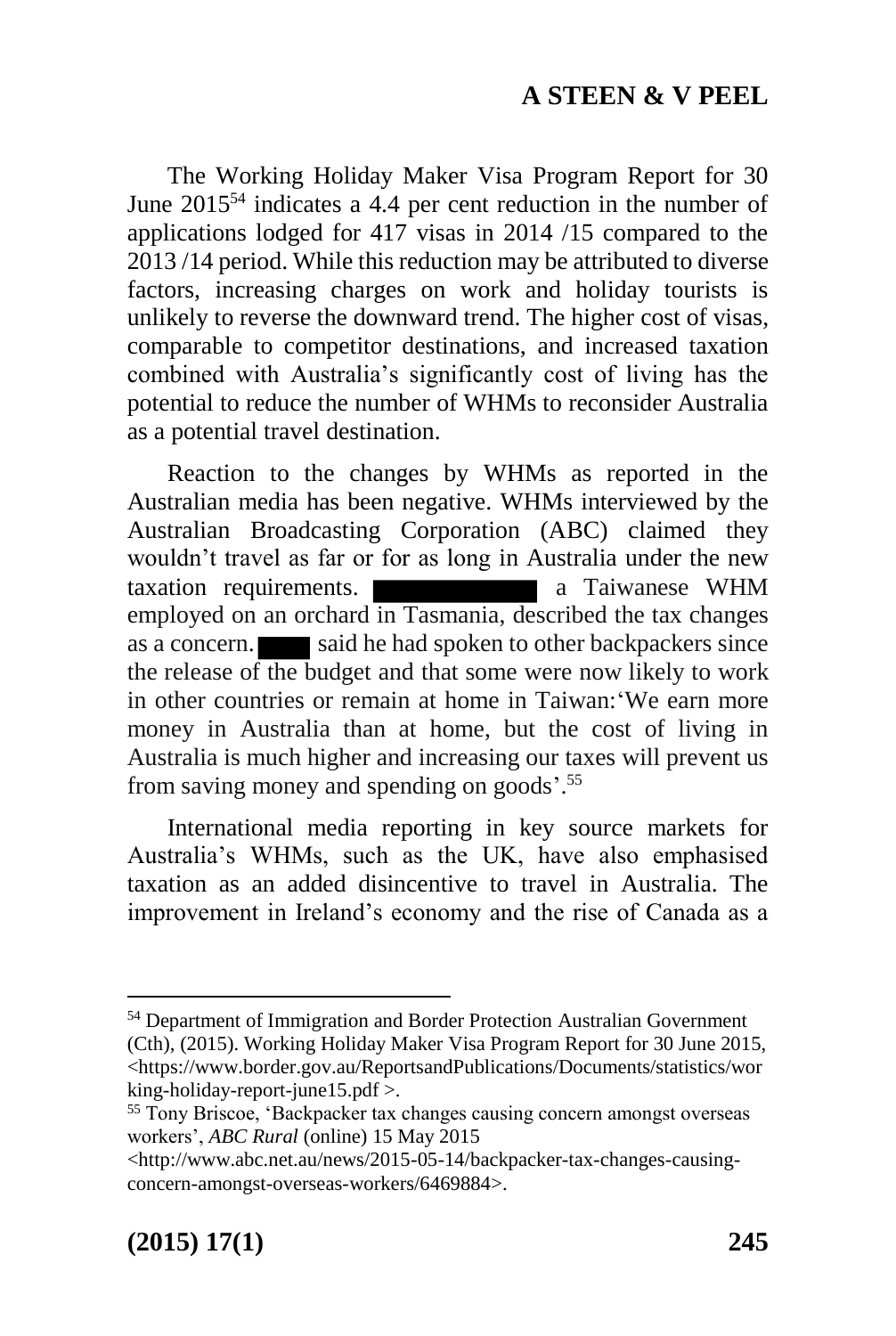less expensive alternative to Australia have been forecast as heralding a downturn in arrivals of young Irish tourists.<sup>56</sup>

The Australian Chamber of Commerce and Industry (ACCI) have argued that any reduction in temporary visas would damage the economy and ultimately reduce job opportunities. Jenny Lambert, director of employment education and training, noted that both the tourism and agricultural sectors will also suffer as a result of the changes because both industries rely on WHMs to fill seasonal labour shortages.

When the new taxation arrangements for WHMs was announced there was no reporting of changes to the right to claim superannuation on departing the country. All employers must pay superannuation to WHMs of 9.5 per cent. Under current regulations, on departing Australia permanently (after a visa has been either cancelled or expired) WHM superannuation payout is taxed at 38 per cent. Unless arrangements have been made before arrival in Australia by the WHM to have their superannuation paid into an account, all superannuation is deemed as 'unclaimed' and passed over to the Australian Taxation Office. In January, 2014 it was estimated that temporary residents contributed about AUD 20 million in unclaimed super balances each year. <sup>57</sup> This equates to approximately 70 per cent of visitors not claiming their super entitlement. The removal of the tax-free threshold may encourage departing WHMs to be more vigilant about claiming these funds resulting in a further reduction in Treasury's estimated proceeds from this group.

<sup>56</sup> Padraig Collins, 'Massive tax increases for backpackers in Australian budget', *The Irish Times* (online) 13 May 2015

[http://www.irishtimes.com/business/work/massive-tax-increases-for](http://www.irishtimes.com/business/work/massive-tax-increases-for-backpackers-in-australian-budget-1.2209869)[backpackers-in-australian-budget-1.2209869.](http://www.irishtimes.com/business/work/massive-tax-increases-for-backpackers-in-australian-budget-1.2209869)

<sup>&</sup>lt;sup>57</sup> Craig Gordon, 'Talking Point: Backpacker tax changes to hurt tourism, farms', *The Mercury* (online) 19 May 2015

<sup>&</sup>lt;http://www.themercury.com.au/news/opinion/talking-point-backpacker-taxchanges-to-hurt-tourism-farms/news>.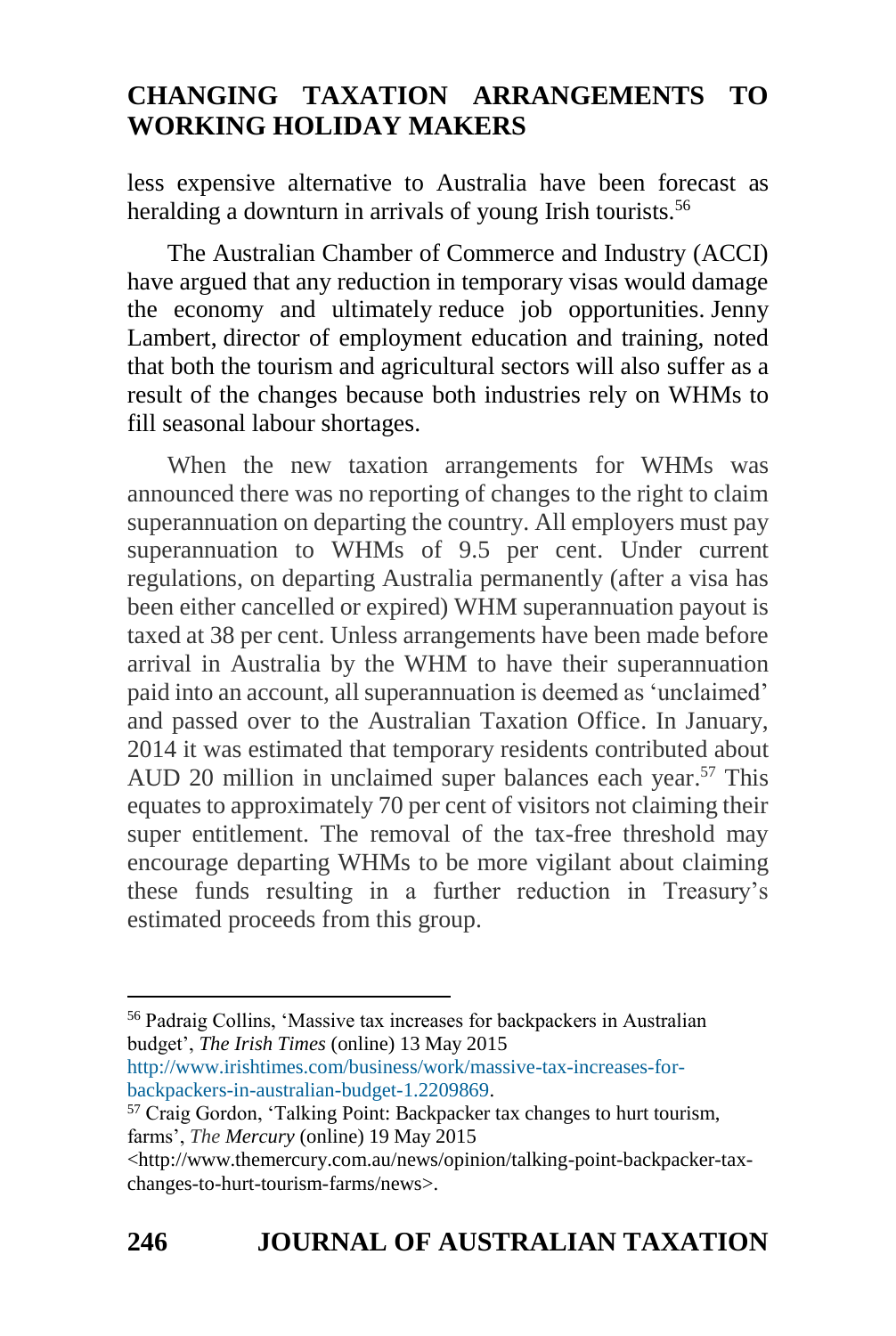#### **4. SUMMARY AND CONCLUDING COMMENTS**

The change to taxation arrangements will no doubt raise additional revenue although the magnitude of this revenue is questionable. The extent of any modelling of revenue impact undertaken by Treasury and the assumptions underlying such modelling remain unclear. Questions also persist as to the nature and range of consultation undertaken prior to the decision being made.

There are clear indications that the tax will actively dissuade high yield WHM tourists from visiting Australia resulting in significant negative impact on the nation's tourism industry. The changed residency status of WHMs is only one of the recent variations to the working holiday visa program. In a competitive international environment for the WHM tourist, increased visa fees may also reduce the demand for visas as will disallowing voluntary employment as counting towards the eligibility for the visa extension.

Working holiday programs were created with tourism and cultural exchange as the core concern. As such, any work undertaken by visa holders should be seen as incidental to their time in Australia.<sup>58</sup> The [National Institute of Labour Studies](mailto:nils@flinders.edu.au?subject=Query%20about%20web%20page%20%27Evaluation%20of%20Australia%27s%20working%20holiday%20maker%20program%27%20%28section%3A%20Completed%20projects%29&body=URL%20/sabs/nils/research/completed-projects/working-holiday-maker-program.cfm) evaluation of Australia's working holiday maker program noted that 'the WHM (program) is more a tourism export program than a labour supply program.'<sup>59</sup> The recent Senate Standing Committee on Education and Employment and the Productivity Commission Inquiry concluded that the 417 visa has strayed from its initial purpose of a holiday visa with incidental work entitlements attached. The view of both bodies was that many

1

<sup>58</sup> Charlie McKillop, 'Claims backpacker tax grab exploits seasonal workers, hurts rural towns and farmers', *ABC Rural* (online) 15 May 2015

<sup>&</sup>lt;http://www.abc.net.au/news/2015-05-14/backpacker-tax-grab-hurts-ruraltowns-and-farmers/6469910>.

<sup>59</sup> Yan Tan et al, above n 6.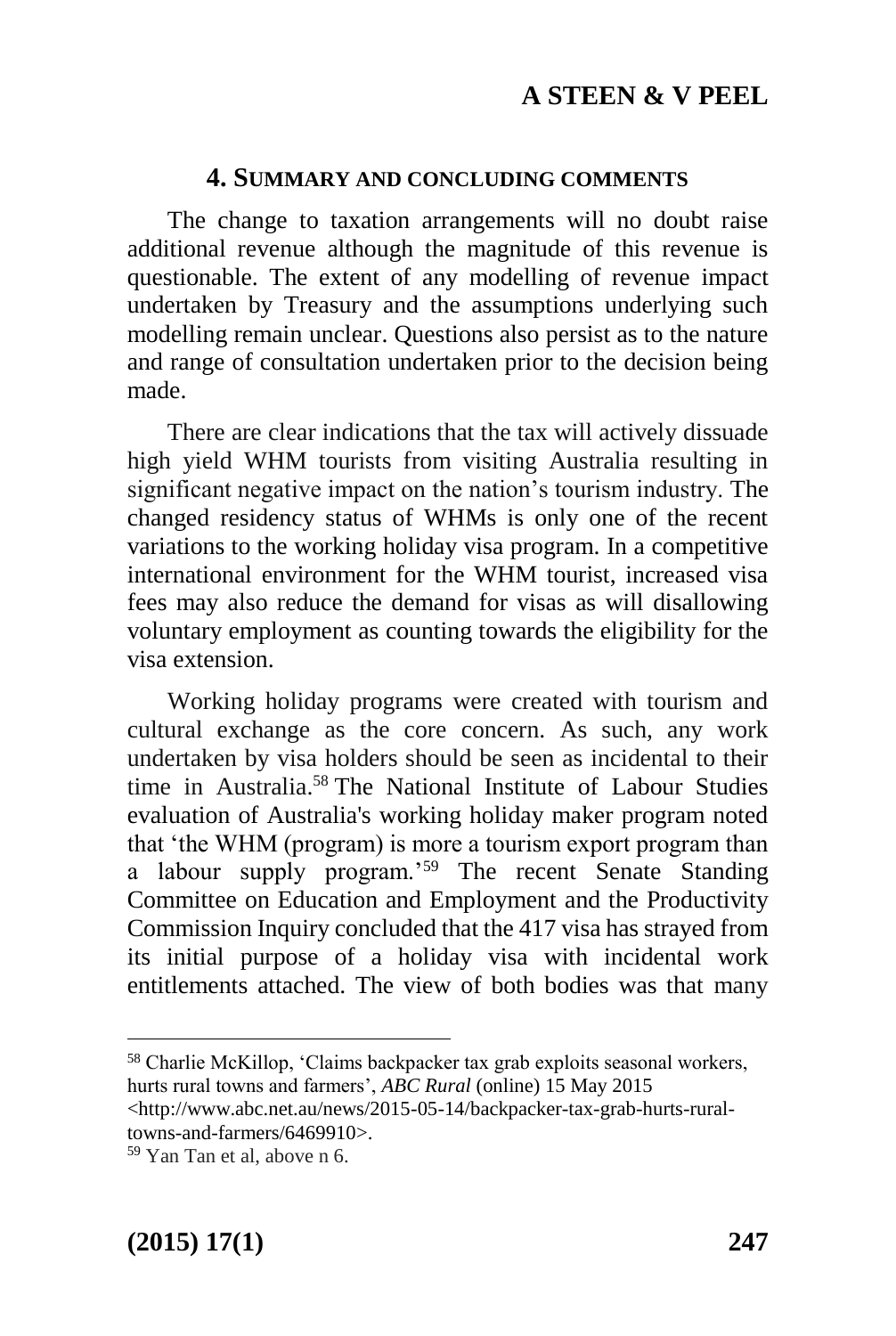(although no estimate of how many) WHMs are travelling to Australia primarily for work thus justifying changing their residency status. The major challenge with this change, however, is that it does not strategically target those visa holders who do travel primarily for work rather than leisure. Nor does it actively address issues of worker exploitation in Australia.

If many 417 visa holders are travelling to Australia primarily to work, and if there is widespread exploitation by unscrupulous employers, then other measures could provide better outcomes than changing their residency status and risk losing their economic and tourism value. Close auditing of 417 visa holders' employment arrangements to reduce exploitation, and to ensure time spent working is not in contravention of the intended spirit of the visa, is required.

In addition, denying WHMs the tax free threshold is not equitable as it is at odds with other temporary visa categories. Short term skilled workers on 457 visas are subject to the tax free threshold and are treated like domestic taxpayers. To date there has been no government justification as to why the differential tax treatment exists between 457 and 417 visa holders.

WHMs contribute positively to the Australian economy both in taxation revenue and in creating employment through their spending. In the wake of dramatic travel downturns after events such as the 9/11 terrorist attack in 2001 and the SARS epidemic in 2003, WHMs (and the backpacker segment in general) remained a resilient tourist market for Australia. In the face of labour shortages in the horticulture and agriculture industries WHMs also provide an indispensable source of labour and contribution to regional Australian communities. The impact of the changed taxation arrangements on WHM numbers are yet to be seen. However when combined with the recent ending of voluntary labour arrangements and increases in visa application fees in recent years, Australia may well see far fewer working tourists in the future.